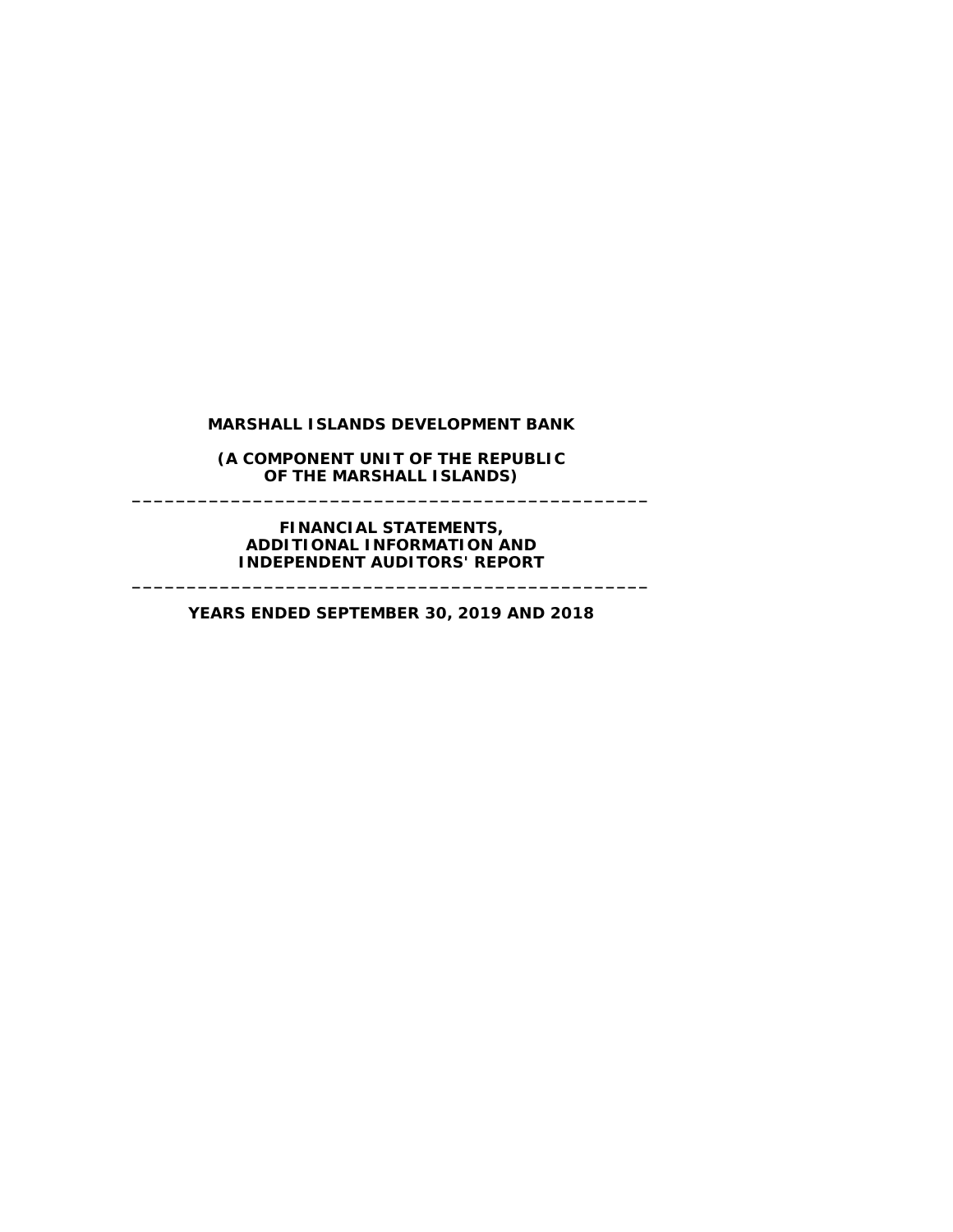#### Years Ended September 30, 2019 and 2018 Table of Contents

|      |                                                                                                                                                                                                                                    | Page No. |
|------|------------------------------------------------------------------------------------------------------------------------------------------------------------------------------------------------------------------------------------|----------|
| Ι.   | INDEPENDENT AUDITORS' REPORT                                                                                                                                                                                                       | 1        |
| Н.   | MANAGEMENT'S DISCUSSION AND ANALYSIS                                                                                                                                                                                               | 4        |
| III. | <b>FINANCIAL STATEMENTS:</b>                                                                                                                                                                                                       |          |
|      | <b>Statements of Net Position</b>                                                                                                                                                                                                  | 8        |
|      | Statements of Revenues, Expenses and Changes in Net Position                                                                                                                                                                       | 9        |
|      | <b>Statements of Cash Flows</b>                                                                                                                                                                                                    | 10       |
|      | Notes to Financial Statements                                                                                                                                                                                                      | 11       |
| IV.  | OTHER SUPPLEMENTARY INFORMATION:                                                                                                                                                                                                   |          |
|      | <b>Combining Statement of Net Position</b>                                                                                                                                                                                         | 23       |
|      | Combining Statement of Revenues, Expenses and Changes in Net Position                                                                                                                                                              | 24       |
| V.   | INDEPENDENT AUDITORS' REPORT ON COMPLIANCE WITH<br><b>LAWS AND REGULATIONS</b>                                                                                                                                                     |          |
|      | Independent Auditors' Report on Internal Control Over Financial<br>Reporting and on Compliance and Other Matters Based on an<br>Audit of Financial Statements Performed in Accordance With<br><b>Government Auditing Standards</b> | 25       |
|      | Schedule of Findings and Responses                                                                                                                                                                                                 | 27       |
|      | Unresolved Prior Year Findings                                                                                                                                                                                                     | 29       |
|      |                                                                                                                                                                                                                                    |          |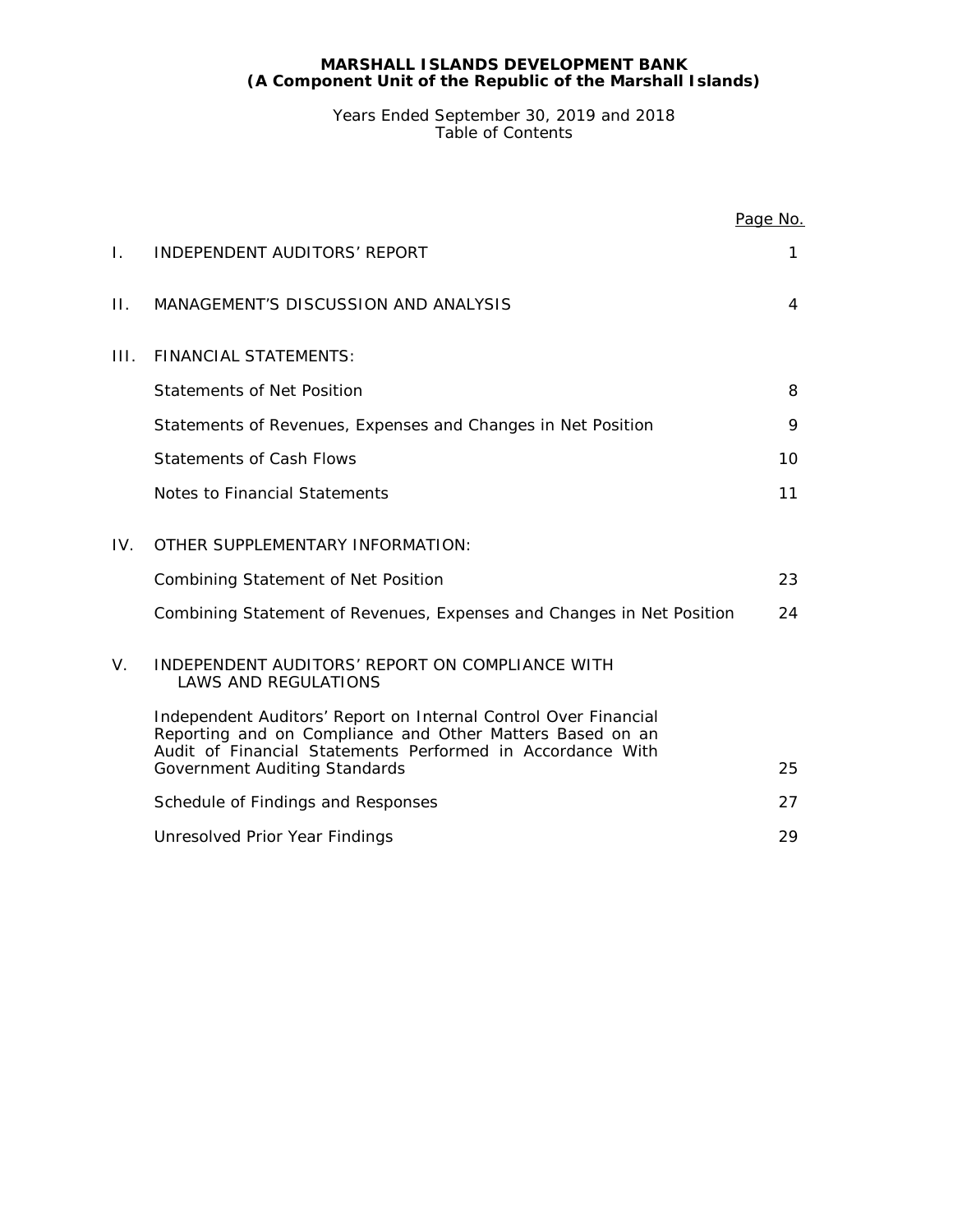

Deloitte & Touche LLP 361 South Marine Corps Drive Tamuning, GU 96913-3973 USA

Tel: +1 (671) 646-3884 Fax: +1 (671) 649-4265

www.deloitte.com

#### **INDEPENDENT AUDITORS' REPORT**

Board of Directors Marshall Islands Development Bank:

#### **Report on the Financial Statements**

We have audited the accompanying financial statements of the Marshall Islands Development Bank (MIDB), a component unit of the Republic of the Marshall Islands, which comprise the statements of net position as of September 30, 2019 and 2018, and the related statements of revenues, expenses and changes in net position and of cash flows for the years then ended, and the related notes to the financial statements.

#### *Management's Responsibility for the Financial Statements*

Management is responsible for the preparation and fair presentation of these financial statements in accordance with accounting principles generally accepted in the United States of America; this includes the design, implementation, and maintenance of internal control relevant to the preparation and fair presentation of financial statements that are free from material misstatement, whether due to fraud or error.

#### *Auditors' Responsibility*

Our responsibility is to express an opinion on these financial statements based on our audits. We conducted our audits in accordance with auditing standards generally accepted in the United States of America and the standards applicable to financial audits contained in *Government Auditing Standards,* issued by the Comptroller General of the United States. Those standards require that we plan and perform the audit to obtain reasonable assurance about whether the financial statements are free from material misstatement.

An audit involves performing procedures to obtain audit evidence about the amounts and disclosures in the financial statements. The procedures selected depend on the auditor's judgment, including the assessment of the risks of material misstatement of the financial statements, whether due to fraud or error. In making those risk assessments, the auditor considers internal control relevant to the entity's preparation and fair presentation of the financial statements in order to design audit procedures that are appropriate in the circumstances, but not for the purpose of expressing an opinion on the effectiveness of the entity's internal control. Accordingly, we express no such opinion. An audit also includes evaluating the appropriateness of accounting policies used and the reasonableness of significant accounting estimates made by management, as well as evaluating the overall presentation of the financial statements.

We believe that the audit evidence we have obtained is sufficient and appropriate to provide a basis for our audit opinion.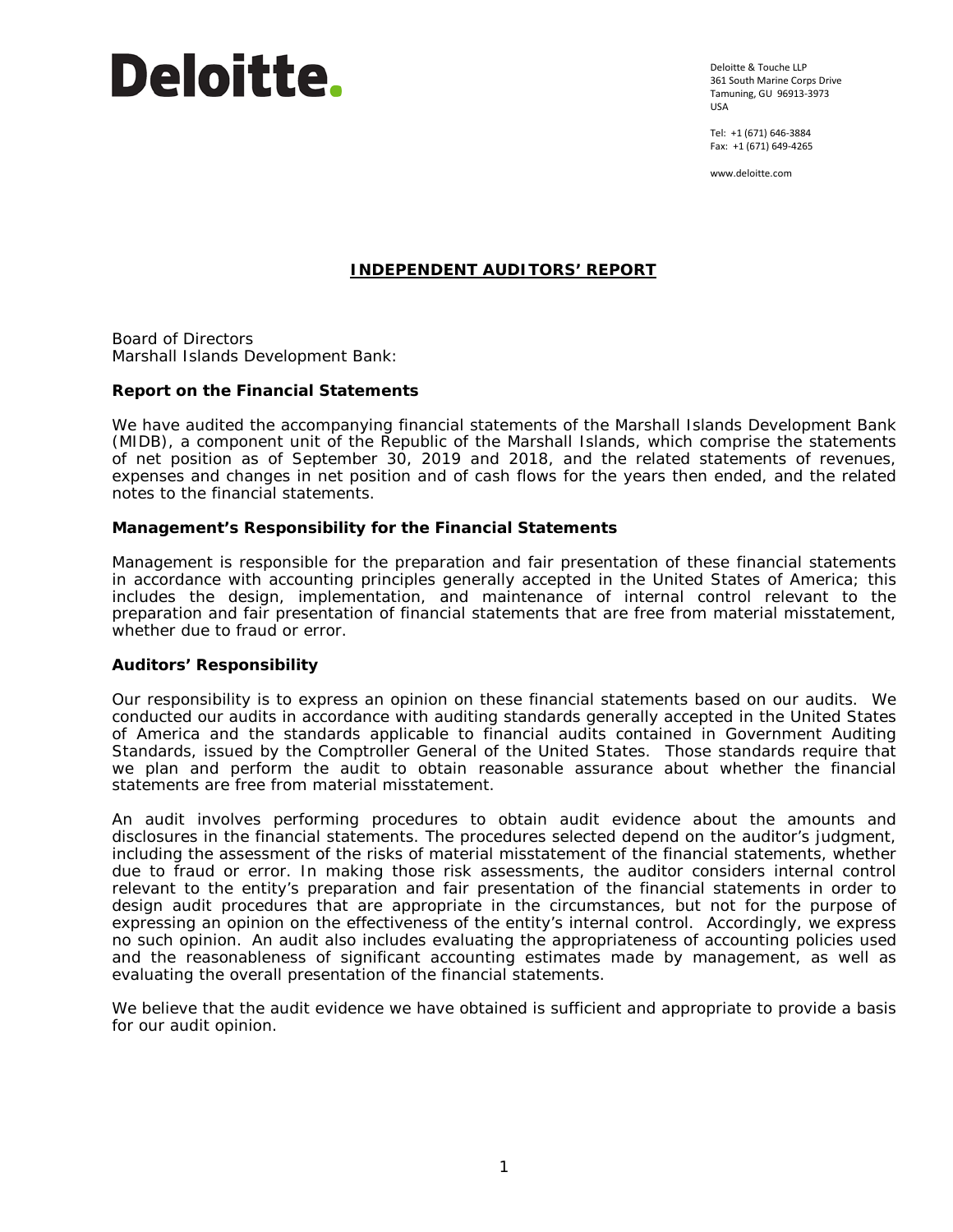## Deloitte.

#### *Opinion*

In our opinion, the financial statements referred to above present fairly, in all material respects, the financial position of MIDB as of September 30, 2019 and 2018, and the results of its operations and its cash flows for the years then ended in accordance with accounting principles generally accepted in the United States of America.

#### *Emphasis-of-Matters*

#### *Financial Statement Presentation*

As discussed in Note 2 to the financial statements, MIDB elected to present an unclassified statement of net position because current assets are not matched with current liabilities. Presentation of a classified statement of net position for MIDB would be misleading to the extent that the financial statements may be materially misstated.

#### *COVID-19*

As discussed in Note 15 to the financial statements, MIDB has determined that the COVID-19 pandemic may negatively impact its business, results of operations and net position. MIDB is unable to reasonably estimate its ultimate financial impact.

Our opinion is not modified with respect to these matters.

#### *Other Matters*

#### *Required Supplementary Information*

Accounting principles generally accepted in the United States of America require that the Management's Discussion and Analysis on pages 4 through 7 be presented to supplement the financial statements. Such information, although not a part of the financial statements, is required by the Governmental Accounting Standards Board who considers it to be an essential part of financial reporting for placing the financial statements in an appropriate operational, economic, or historical context. We have applied certain limited procedures to the required supplementary information in accordance with auditing standards generally accepted in the United States of America, which consisted of inquiries of management about the methods of preparing the information and comparing the information for consistency with management's responses to our inquiries, the financial statements, and other knowledge we obtained during our audit of the financial statements. We do not express an opinion or provide any assurance on the information because the limited procedures do not provide us with sufficient evidence to express an opinion or provide any assurance.

#### *Other Information*

Our audits were conducted for the purpose of forming an opinion on the financial statements as a whole. The Other Supplementary Information on pages 23 and 24 is presented for purposes of additional analysis and is not a required part of the financial statements. Such information is the responsibility of management and was derived from and relates directly to the underlying accounting and other records used to prepare the financial statements. The information has been subjected to the auditing procedures applied in the audit of the financial statements and certain additional procedures, including comparing and reconciling such information directly to the underlying accounting and other records used to prepare the financial statements or to the financial statements themselves, and other additional procedures in accordance with auditing standards generally accepted in the United States of America. In our opinion, the information is fairly stated, in all material respects, in relation to the financial statements as a whole.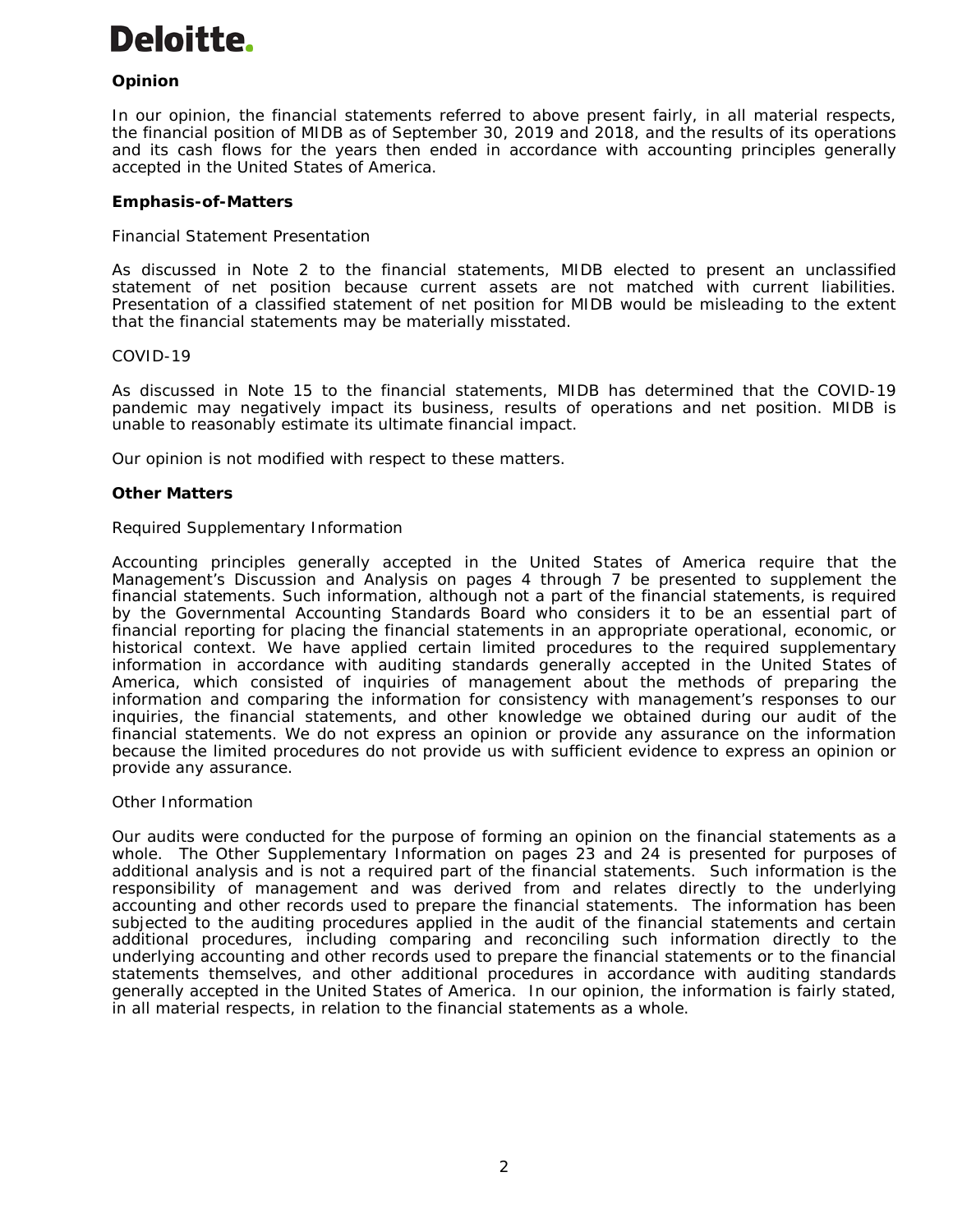#### **Other Reporting Required by** *Government Auditing Standards*

In accordance with *Government Auditing Standards*, we have also issued our report dated June 16, 2020, on our consideration of MIDB's internal control over financial reporting and on our tests of its compliance with certain provisions of laws, regulations, contracts, and grant agreements and other matters. The purpose of that report is solely to describe the scope of our testing of internal control over financial reporting and compliance and the results of that testing, and not to provide an opinion on the effectiveness of MIDB's internal control over financial reporting or on compliance. That report is an integral part of an audit performed in accordance with *Government Auditing Standards* in considering MIDB's internal control over financial reporting and compliance.

lotte Wackell

June 16, 2020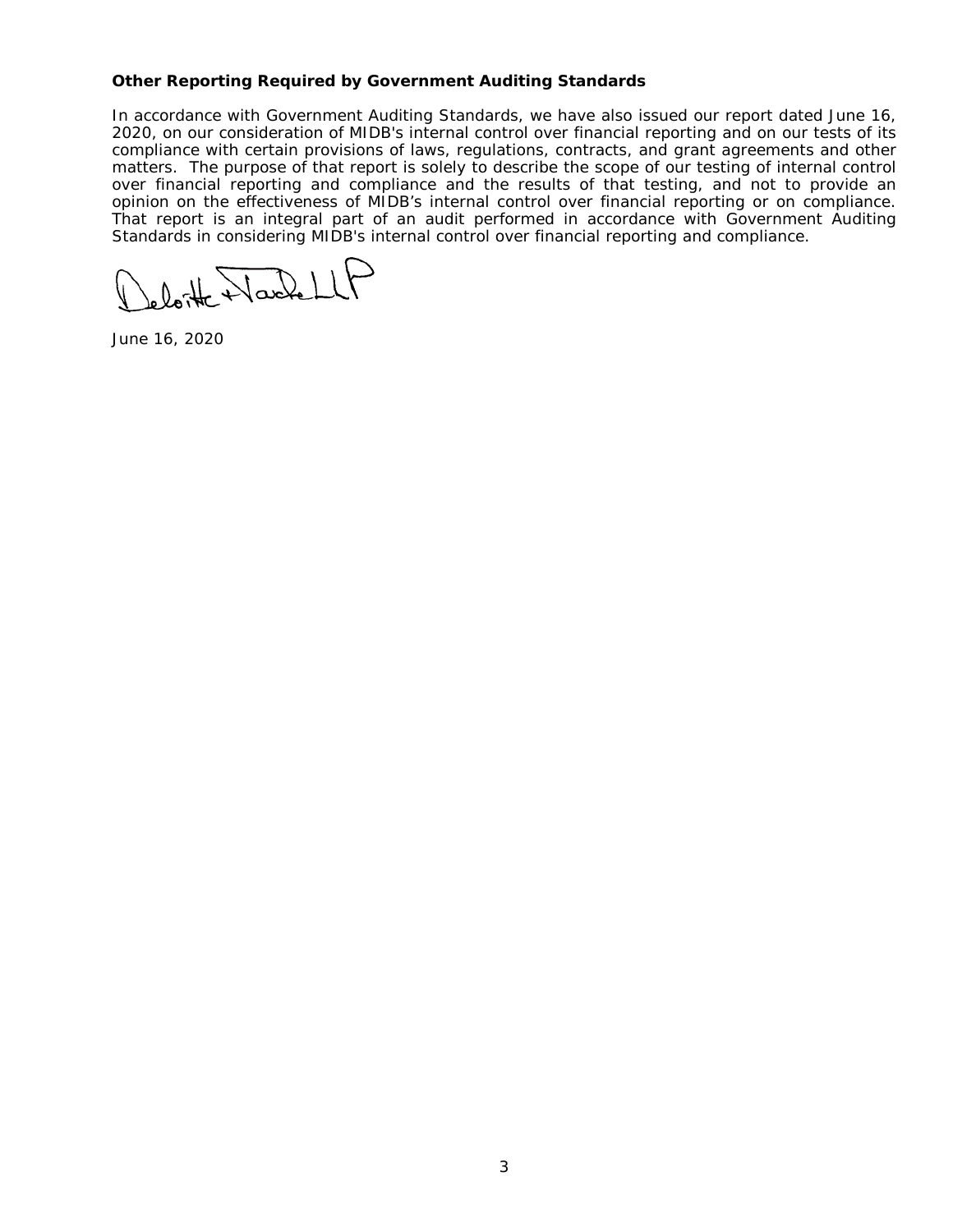Management's Discussion and Analysis Years Ended September 30, 2019 and 2018

Fiscal year October 1, 2018 to September 30, 2019 has been a productive year for the Marshall Islands Development Bank (MIDB). During the fiscal year, the Bank's resources were utilized to prioritize Consumer, Housing, Small to Medium Business, and Solar Loan Programs with the goal and purpose of improving the living standards and conditions of the people of the Republic of the Marshall Islands. Management's Discussion and Analysis will give you an overview of the Bank's financial highlights and activities for the fiscal year ended September 30, 2019.

#### **FINANCIAL HIGHLIGHTS**

- MIDB's total assets increased by \$2.74M or 7% from \$38.14M in 2018 to \$40.88M in 2019.
- MIDB's total net position increased by \$2.1M or 6% over the course of this year's operations. Net position represents funds from the RMI Government and the USDA Self-Help Housing Project.
- Operating revenues decreased by \$0.24M from \$4.12M in 2018 to \$3.88M in 2019, \$2.4M of which was generated through interest on loans. Operating and general and administrative expenses decreased by \$0.08M from \$2.41M in 2018 to \$2.33M in 2019.
- Allowance for loan losses increased by \$1.09M from \$5.99M in 2018 to \$7.08M in 2019. Total non-operating revenues decreased by \$0.09M from \$1.19M in 2018 to \$1.10M in 2019.

#### **ANALYSIS OF MIDB'S FINANCIAL STATUS**

This analysis serves as an overview to MIDB's basic financial statements. A Summary of Statements of Net Position is shown below that will give insight on MIDB's resources, liabilities and net position, MIDB's priority investments and performance results compared to previous year. At the end of the fiscal year 2019, MIDB's assets of \$40.88M exceeded liabilities of \$2.68M by \$38.20M. However, \$1.02M or 2.7% of the net position is either invested in capital assets or restricted funds that can only be used for the purpose of which the funds were created. The capital assets are resources used by the Bank during the course of its operation to provide services to the people and are assets that are not easily liquidated. As of September 30, 2019, unrestricted net position amounted to \$37.18M, enough to repay all outstanding debt.

#### **Summary Statements of Net Position**

|                                                                                                                                                                                        | 2019                                                                                       | 2018                                                                                   | 2017                                                                                   |
|----------------------------------------------------------------------------------------------------------------------------------------------------------------------------------------|--------------------------------------------------------------------------------------------|----------------------------------------------------------------------------------------|----------------------------------------------------------------------------------------|
| ASSETS:<br>Cash and equivalents<br>Restricted cash<br>Time certificate of deposit<br>Investments in shares of stock<br>Receivables, net<br>Premises and equipment, net<br>Other assets | 4,179,746<br>\$<br>627,585<br>1,155,251<br>9,068,994<br>25, 153, 170<br>391,664<br>310,662 | 6,647,034<br>\$<br>611,610<br>894,212<br>8,189,665<br>21,017,855<br>522,148<br>259,767 | 6,343,344<br>S.<br>557,103<br>594,862<br>7,196,576<br>20,542,406<br>618,422<br>291,651 |
|                                                                                                                                                                                        | \$40,887,072                                                                               | \$38,142,291                                                                           | \$36,144,364                                                                           |
| LIABILITIES AND NET POSITION:<br>Liabilities:<br>Notes payable<br>Other liabilities<br><b>Total liabilities</b><br>Net Position:                                                       | 1,000,000<br>\$<br>1,684,421<br>2,684,421                                                  | 301,955<br>\$<br>1,738,546<br>2,040,501                                                | 603,070<br>\$<br>1,789,279<br>2,392,349                                                |
| Net investment in capital assets<br>Restricted<br>Unrestricted<br>Total net position                                                                                                   | 391,664<br>627,585<br>37, 183, 402<br>38,202,651                                           | 522,148<br>1,505,822<br>34,073,820<br>36,101,790                                       | 618,422<br>1,151,965<br>31,981,628<br>33,752,015                                       |
|                                                                                                                                                                                        | \$40,887,072                                                                               | \$38,142,291                                                                           | \$36,144,364                                                                           |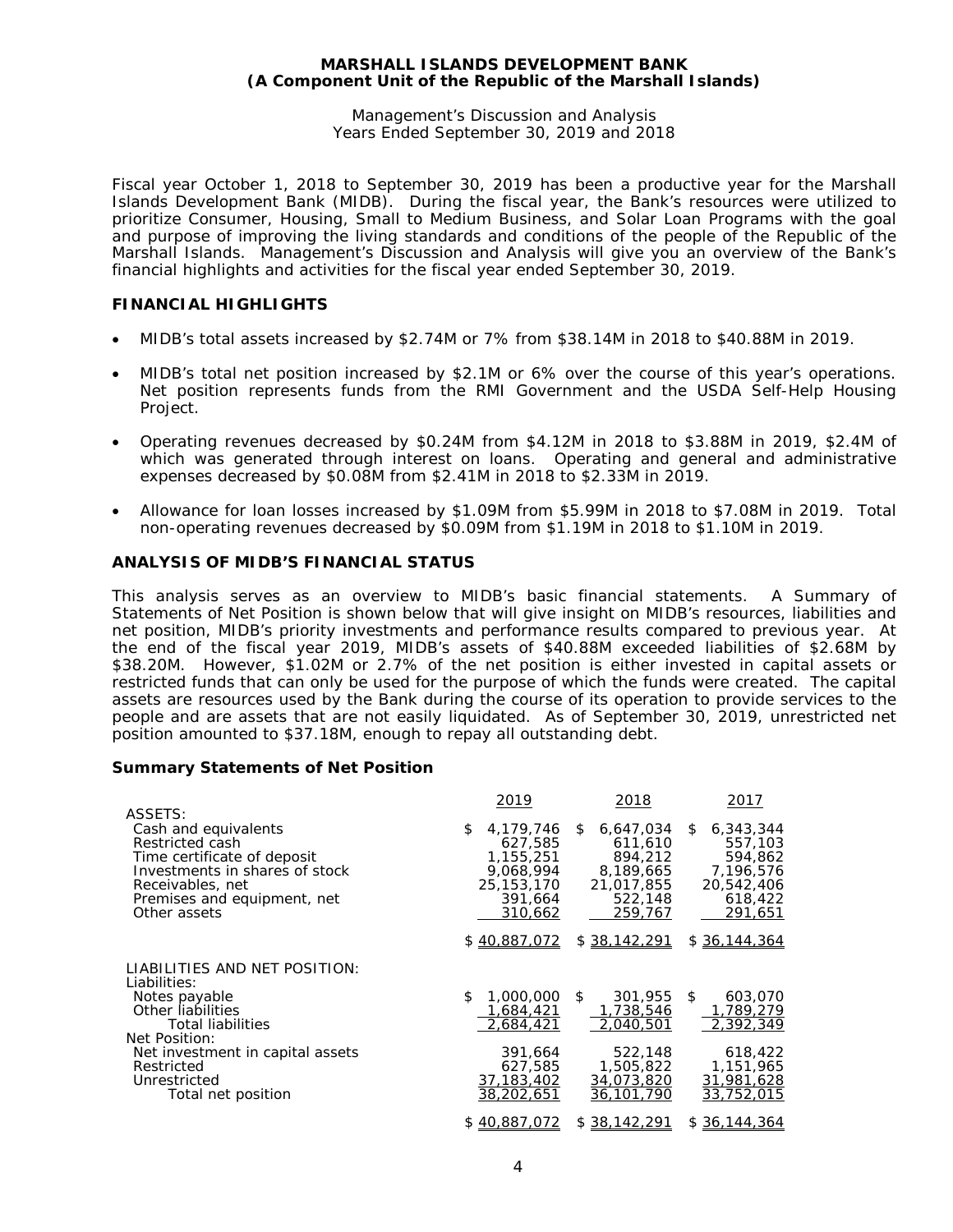#### Management's Discussion and Analysis Years Ended September 30, 2019 and 2018

- Loan approvals for the year were approximately \$37.09M, broken down by projects, \$29.40M released under various consumer loans, \$7.04M for commercial loans, \$0.5M for small-medium enterprise and \$0.14M granted to housing loans. Net loans receivable increased by \$4.84M in 2019 compared with a \$1.79M increase in 2018. Loans released increased from \$29.39M to \$37.09M during the fiscal years 2018 and 2019, respectively.
- MIDB entered into a subsidiary loan agreement with the Government of the Marshall Islands through the Ministry of Finance in a principal amount of \$4M. The proceeds are exclusively for the purpose of implementing the home energy efficiency and renewable energy project. As of September 2019, the Bank received \$1M at an interest rate of 2% per annum.
- Total operating revenues for 2019 decreased by \$0.24M or 5% compared to 2018. About 62% of MIDB's operating revenues come from interest on loans, 93% of which was generated from consumer loans, 5% from business loans, and the remaining 2% from small to medium enterprise loans. Please see the chart below depicting the distribution of the Bank's operating revenues.

#### **Summary Statements of Revenues, Expenses and Changes in Net Position**

| <b>REVENUES:</b>                                                                        | 2019                                         | 2018                                 | 2017                                     |
|-----------------------------------------------------------------------------------------|----------------------------------------------|--------------------------------------|------------------------------------------|
| Operating revenues<br>(Provision for) recovery of loan losses<br>Non-operating revenues | 3,873,762 \$<br>\$<br>(536,983)<br>1,095,499 | 4,118,975<br>(545, 291)<br>1,190,909 | 4,003,860<br>\$.<br>617.205<br>3,768,076 |
| Total revenues                                                                          | 4,432,278                                    | 4,764,593                            | 8,389,141                                |
| EXPENSES:<br>Operating expenses<br>General administrative expenses                      | 7.944<br>2,323,473                           | 30.714<br>2,384,104                  | 43,479<br>2,404,877                      |
| Total expenses                                                                          | 2,331,417                                    | 2,414,818                            | 2,448,356                                |
| Change in net position<br>Net position at beginning of year                             | 2,100,861<br>36,101,790                      | 2,349,775<br>33,752,015              | 5,940,785<br>27,811,230                  |
| Net position at end of year                                                             | \$38,202,651                                 | 790<br>S<br>36.                      | \$33,752,015                             |

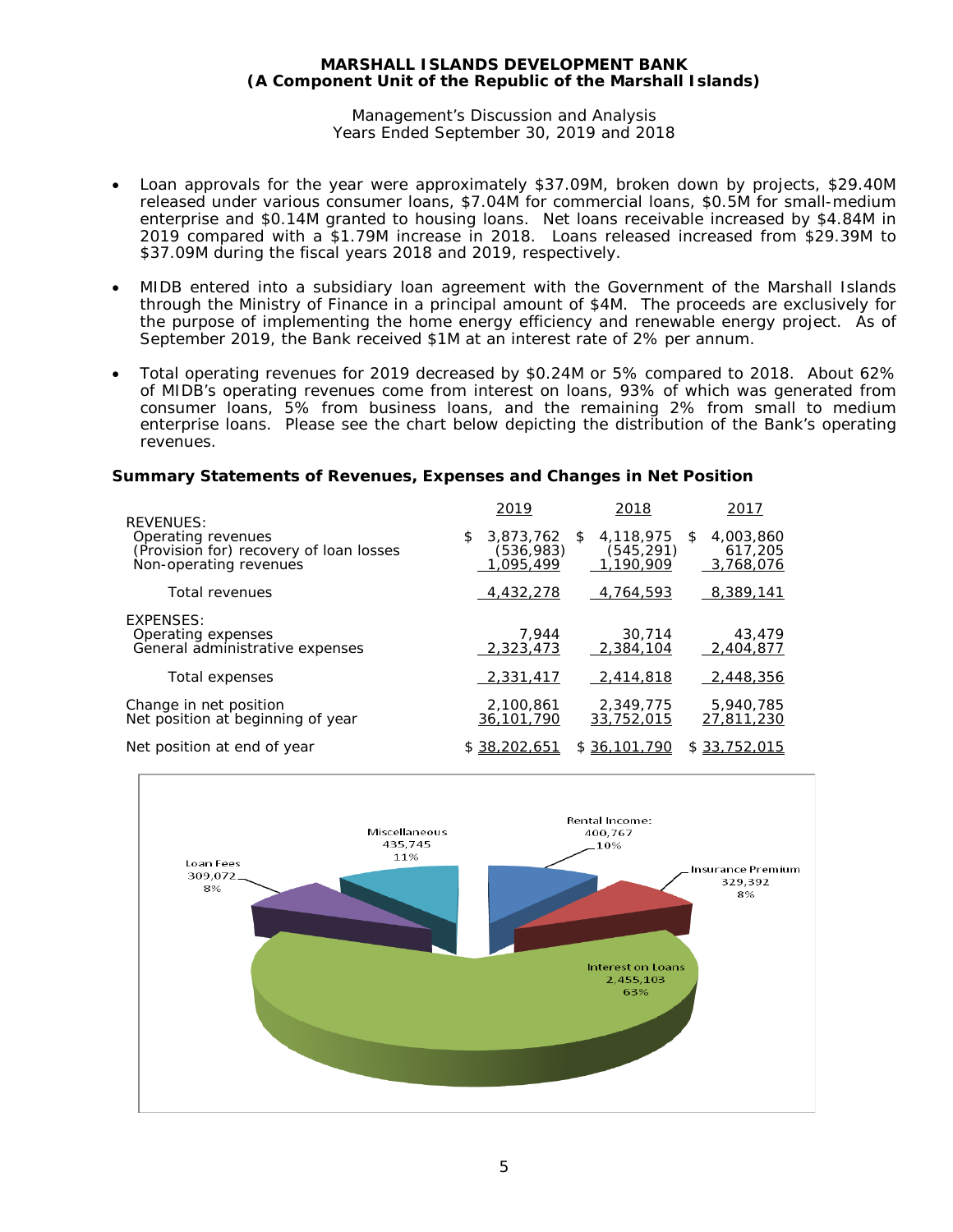Management's Discussion and Analysis Years Ended September 30, 2019 and 2018

- Total expenses for 2019 decreased by \$0.05 or 2% compared with 2018. MIDB's expenses cover a range of operating, general and administrative expenses.
- A provision for delinquent loans is provided based on the Bank's reasonable estimate, wherein the number of days an account is due, the amount of loan outstanding balance, and the borrower's capability to pay play vital information in the computation of the additional allowance to be provided. The graph below shows itemized expenses and provides an overall picture of the Bank's spending activities.



- Interest expense increased by \$0.02M or 74% during the fiscal year ended September 30, 2019 compared with the fiscal year ended September 30, 2018 due to a decrease in interest on deposits. Interest on deposits pertains to payments related to various pledged deposits.
- General and administrative expenses in the aggregate decreased by \$0.06M or 2.5% from last year's operation due primarily to decreases in repairs and maintenance of \$0.06M or 54%, depreciation of 0.08M or 38%, and miscellaneous of \$0.01M or 21%.
- Total non-operating revenues for 2019 decreased by \$0.09M from \$1.19M in 2018 to \$1.10M in 2019.

Management's and Discussion and Analysis for the year ended September 30, 2018 is set forth in MIDB's report on the audit of financial statements dated January 7, 2019. That Discussion and Analysis explains the major factors impacting the 2018 financial statements and can be obtained from MIDB's Managing Director at [rmimidb@ntamar.net](mailto:rmimidb@ntamar.net)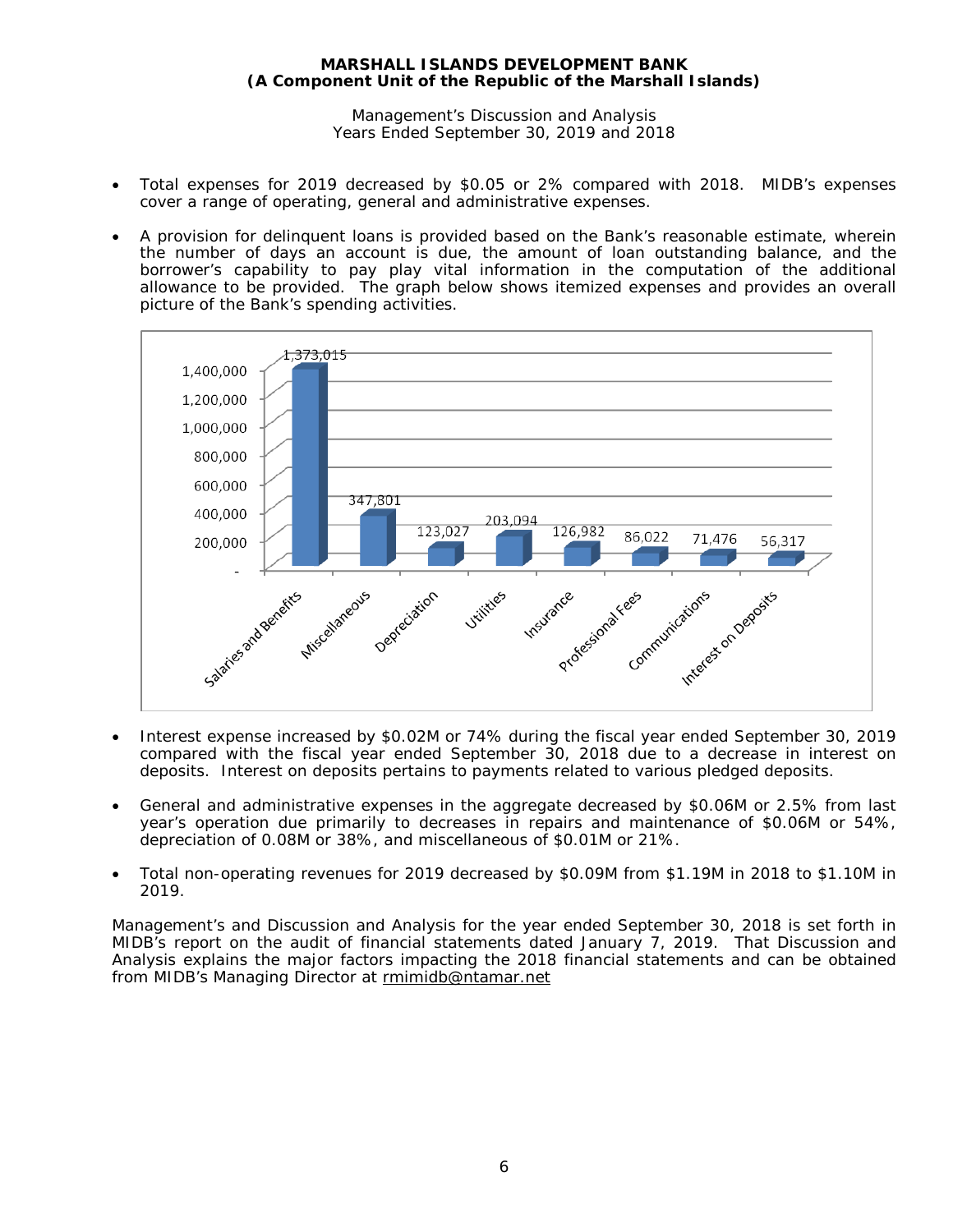Management's Discussion and Analysis Years Ended September 30, 2019 and 2018

#### **Capital Assets and Debt**

Capital asset acquisitions amounted to \$52K in 2019. For additional information concerning capital assets, please refer to Note 8 to the financial statements. Long term-debt increased by a net \$698K in 2019. As discussed above, the Bank entered into a \$4M subsidiary loan agreement with the Government of the Marshall Islands through the Ministry of Finance for the purpose of implementing a home energy efficiency and renewable energy project. For additional information concerning debt, please refer to Note 11 to the financial statements.

#### **ECONOMIC OUTLOOK**

In response to the Government's emergency declaration on the outbreak of COVID-19, the RMI COVID-19 CDRP Readiness Conditions serves as the basis of the Bank's response plan to provide measures. Unless, otherwise advised by the National Disaster Committee, MIDB continues with business as usual. The Bank continues to provide services to the public and keeps normal business hours. However, all employees of the Bank have been practicing preventative measures as recommended by the Ministry of Health and Human Services.

MIDB efforts to mitigate and respond to the impacts of COVID-19 pandemic in particular, to the outer islands of the Republic of the Marshall Islands, the Bank has offered short term, low interest commercial loans to established retail and wholesale business in order for them to secure food items and other related supplies.

This pandemic has an economic impact and effect on the Bank as it needs to cancel some of its goals and objectives and deviate its focus on taking precautionary measures especially for the welfare and well-being of its employees and its customers.

In the next years to come, once this pandemic is over, MIDB is continuing to expect growth in the demand for housing loans, commercial, small to medium business loans and consumer loans, the latter being the major component of MIDB's loan portfolio. MIDB is involved in improving the living conditions of the RMI people through housing loan projects under Mutual Self Help Housing Projects and USDA Rural Development.

The Bank is currently dependent on income generated from new loans. The net position is just sufficient to pay for MIDB's outstanding debt. MIDB may have to look for other sources of funds to maintain the current portfolio and the rising demand for loans. Starting FY2020, MIDB will adopt its new Business Plan which will guide the operation of MIDB in the next 3 years, to 2022. MIDB is determined to provide more loans and to introduce additional services that adhere to its mission of promoting the development and expansion of the economy of the Marshall Islands in order to improve the standard living candidates of the people.

#### **ADDITIONAL FINANCIAL INFORMATION**

This discussion and analysis is designed to provide MIDB's customers and other stake holders with an overview of MIDB's operations and financial condition as at September 30, 2019. Should the reader have questions regarding the information included in this report, or wish to request additional financial information, please contact the Marshall Islands Development Bank Managing Director at the above email address or at P.O Box 1048, Majuro, Marshall Islands, MH 96960.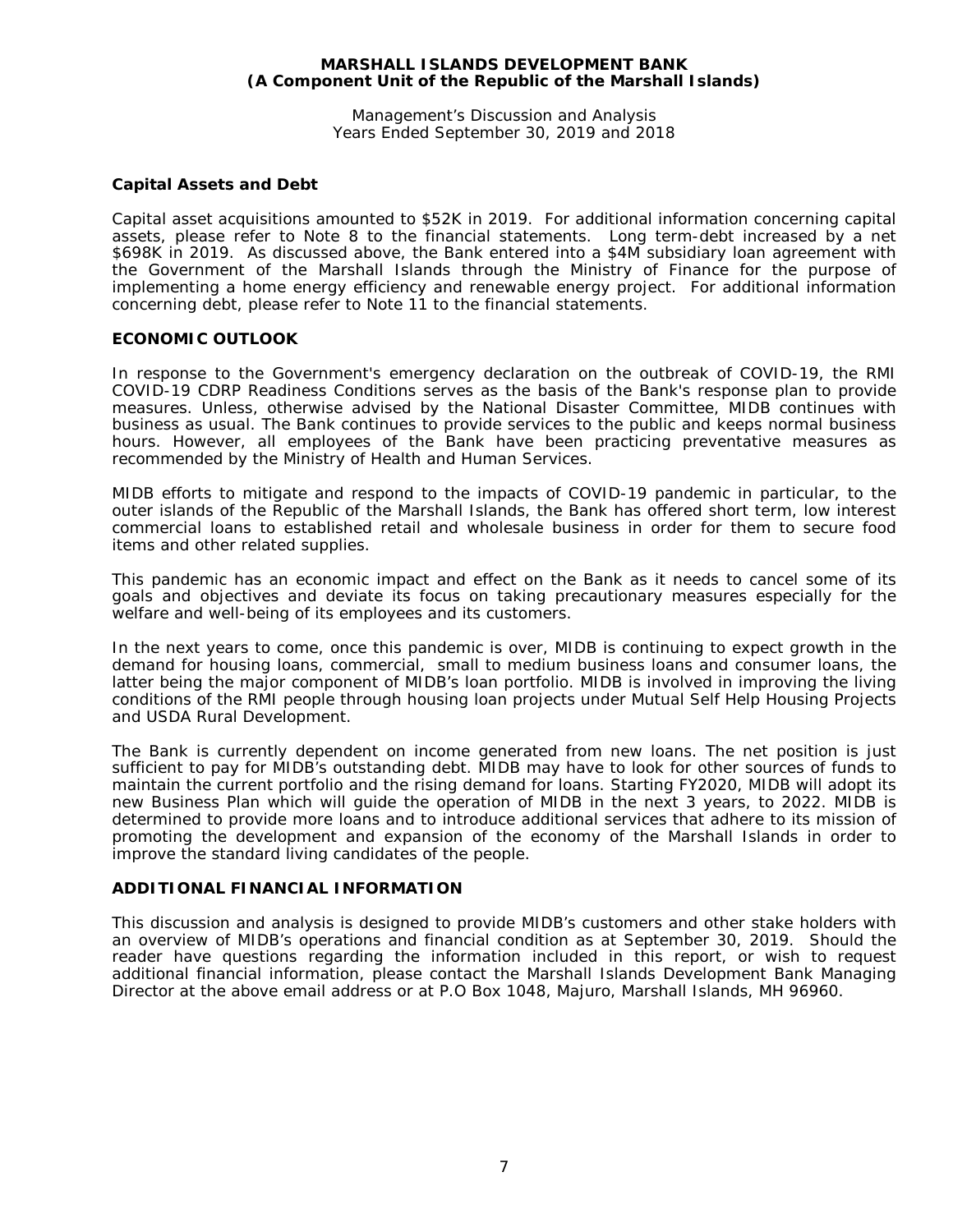Statements of Net Position September 30, 2019 and 2018

| <b>ASSETS</b>                                   | 2019             | 2018               |
|-------------------------------------------------|------------------|--------------------|
| Cash and cash equivalents                       | \$<br>4,179,746  | \$<br>6,647,034    |
| Restricted cash                                 | 627,585          | 611,610            |
| Time certificate of deposit                     | 1,155,251        | 894,212            |
| Investment in shares of stock                   | 9,068,994        | 8,189,665          |
| Receivables, net:                               |                  |                    |
| Loans                                           | 25, 153, 170     | 20,317,855         |
| Note receivable                                 |                  | 700,000            |
| <b>Accrued interest</b>                         | 157,633          | 154,429            |
| Other                                           | 134,879          | 87,188             |
| Inventory, net                                  | 18,150           | 18,150             |
| Capital assets:                                 |                  |                    |
| Non-depreciable capital assets                  | 51,206           | 110,685            |
| Capital assets, net of accumulated depreciation | 340,458          | 411,463            |
|                                                 | 40,887,072<br>\$ | 38,142,291<br>\$   |
| <b>LIABILITIES AND NET POSITION</b>             |                  |                    |
| Liabilities:                                    |                  |                    |
| Notes payable                                   | \$<br>1,000,000  | \$<br>301,955      |
| Accounts payable and accrued expenses           | 209,677          | 236,605            |
| Deposits pledged                                | 1,474,744        | 1,501,941          |
| <b>Total liabilities</b>                        | 2,684,421        | 2,040,501          |
| Commitments                                     |                  |                    |
| Net position:                                   |                  |                    |
| Net investment in capital assets                | 391,664          | 522,148            |
| Restricted                                      | 627,585          | 1,505,822          |
| Unrestricted                                    | 37, 183, 402     | 34,073,820         |
| Total net position                              | 38,202,651       | 36,101,790         |
|                                                 | 40,887,072       | 38, 142, 291<br>\$ |

See accompanying notes to financial statements.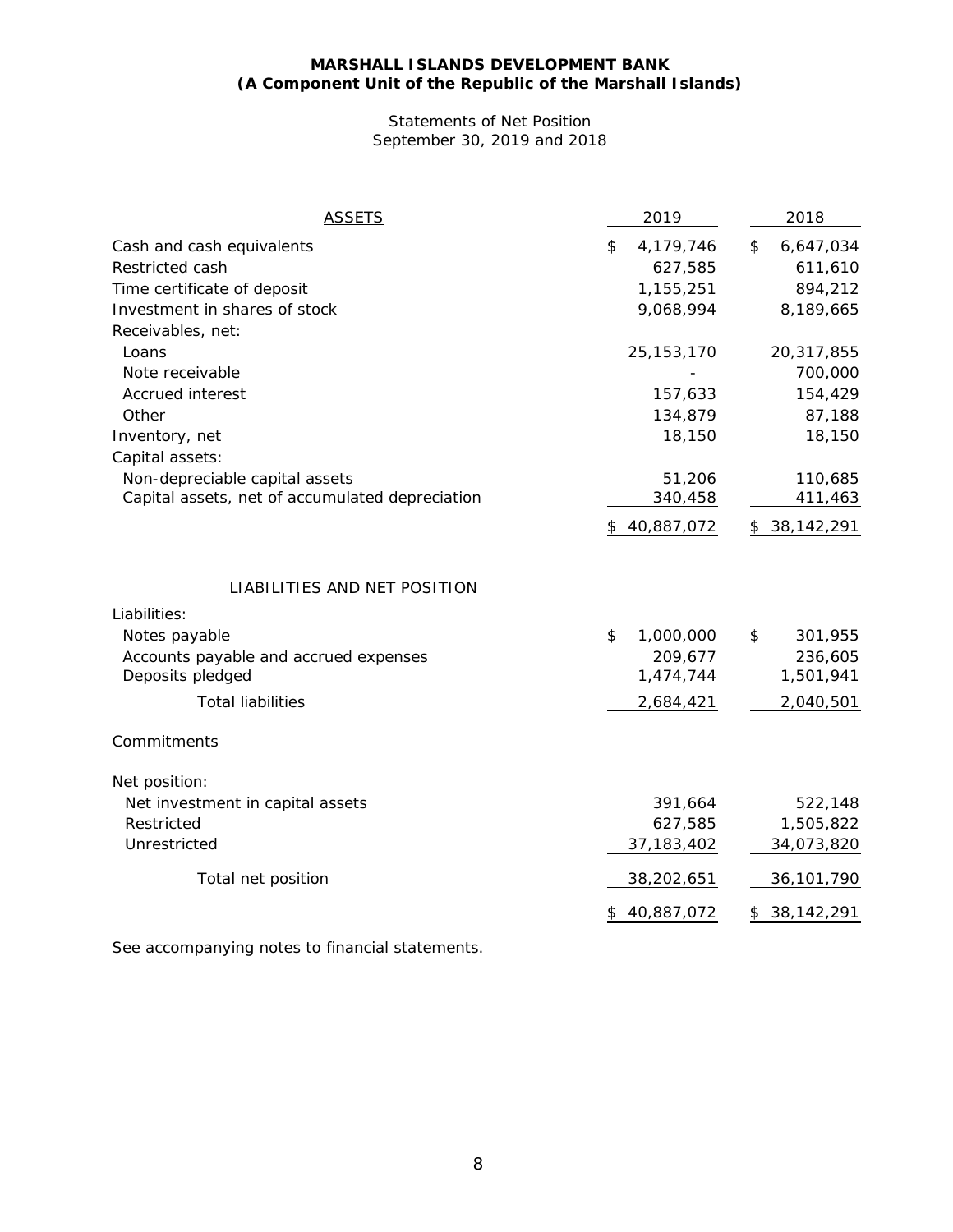#### Statements of Revenues, Expenses and Changes in Net Position September 30, 2019 and 2018

|                                                                                                                                                                                                                                                                                                                                                                                                          | 2019                                                                                                                                                               | 2018                                                                                                                                                                         |
|----------------------------------------------------------------------------------------------------------------------------------------------------------------------------------------------------------------------------------------------------------------------------------------------------------------------------------------------------------------------------------------------------------|--------------------------------------------------------------------------------------------------------------------------------------------------------------------|------------------------------------------------------------------------------------------------------------------------------------------------------------------------------|
| Operating revenues:<br>Interest income on loans<br>Rental income<br>Insurance premiums<br>Loan fees<br>Federal grants<br>Interest income on time certificate of deposit<br><b>Miscellaneous</b>                                                                                                                                                                                                          | \$<br>2,398,786<br>400,767<br>329,392<br>309,072<br>196,923<br>40,287<br>198,535                                                                                   | \$<br>2,914,284<br>380,174<br>333,426<br>124,842<br>161,526<br>40,437<br>164,286                                                                                             |
| Total operating revenues                                                                                                                                                                                                                                                                                                                                                                                 | 3,873,762                                                                                                                                                          | 4,118,975                                                                                                                                                                    |
| Provision for loan losses                                                                                                                                                                                                                                                                                                                                                                                | (536, 983)                                                                                                                                                         | (545, 291)                                                                                                                                                                   |
| Net operating revenues                                                                                                                                                                                                                                                                                                                                                                                   | 3,336,779                                                                                                                                                          | 3,573,684                                                                                                                                                                    |
| Operating expenses:<br>Interest expense:<br>Interest on loans payable                                                                                                                                                                                                                                                                                                                                    | 7,944                                                                                                                                                              | 30,714                                                                                                                                                                       |
| General and administrative expenses:<br>Salaries and employee benefits<br>Utilities<br>Insurance<br>Depreciation<br>Professional fees<br>Communications<br>Printing, stationery and advertising<br>Representation<br>Repairs and maintenance<br>Travel and training<br>Promotion and donation<br>Land lease<br>Office and house rental<br>Fuel<br>Taxes and licenses<br>Impairment loss<br>Miscellaneous | 1,373,015<br>203,094<br>126,982<br>123,027<br>86,022<br>71,476<br>52,542<br>51,712<br>51,371<br>39,529<br>31,800<br>29,492<br>21,000<br>13,735<br>12,372<br>36,304 | 1,332,920<br>194,041<br>136,429<br>198,414<br>60,785<br>48,551<br>51,889<br>48,353<br>111,343<br>33,823<br>28,322<br>26,020<br>21,000<br>15,656<br>1,531<br>29,150<br>45,877 |
| Total general and administrative expenses                                                                                                                                                                                                                                                                                                                                                                | 2,323,473                                                                                                                                                          | 2,384,104                                                                                                                                                                    |
| Income from operations<br>Nonoperating revenues:<br>Investment earnings                                                                                                                                                                                                                                                                                                                                  | 1,005,362<br>1,095,499                                                                                                                                             | 1,158,866<br>1,190,909                                                                                                                                                       |
| Change in net position                                                                                                                                                                                                                                                                                                                                                                                   | 2,100,861                                                                                                                                                          | 2,349,775                                                                                                                                                                    |
| Net position at beginning of year                                                                                                                                                                                                                                                                                                                                                                        | 36,101,790                                                                                                                                                         | 33,752,015                                                                                                                                                                   |
| Net position at end of year                                                                                                                                                                                                                                                                                                                                                                              | 38,202,651<br>\$                                                                                                                                                   | \$ 36,101,790                                                                                                                                                                |

See accompanying notes to financial statements.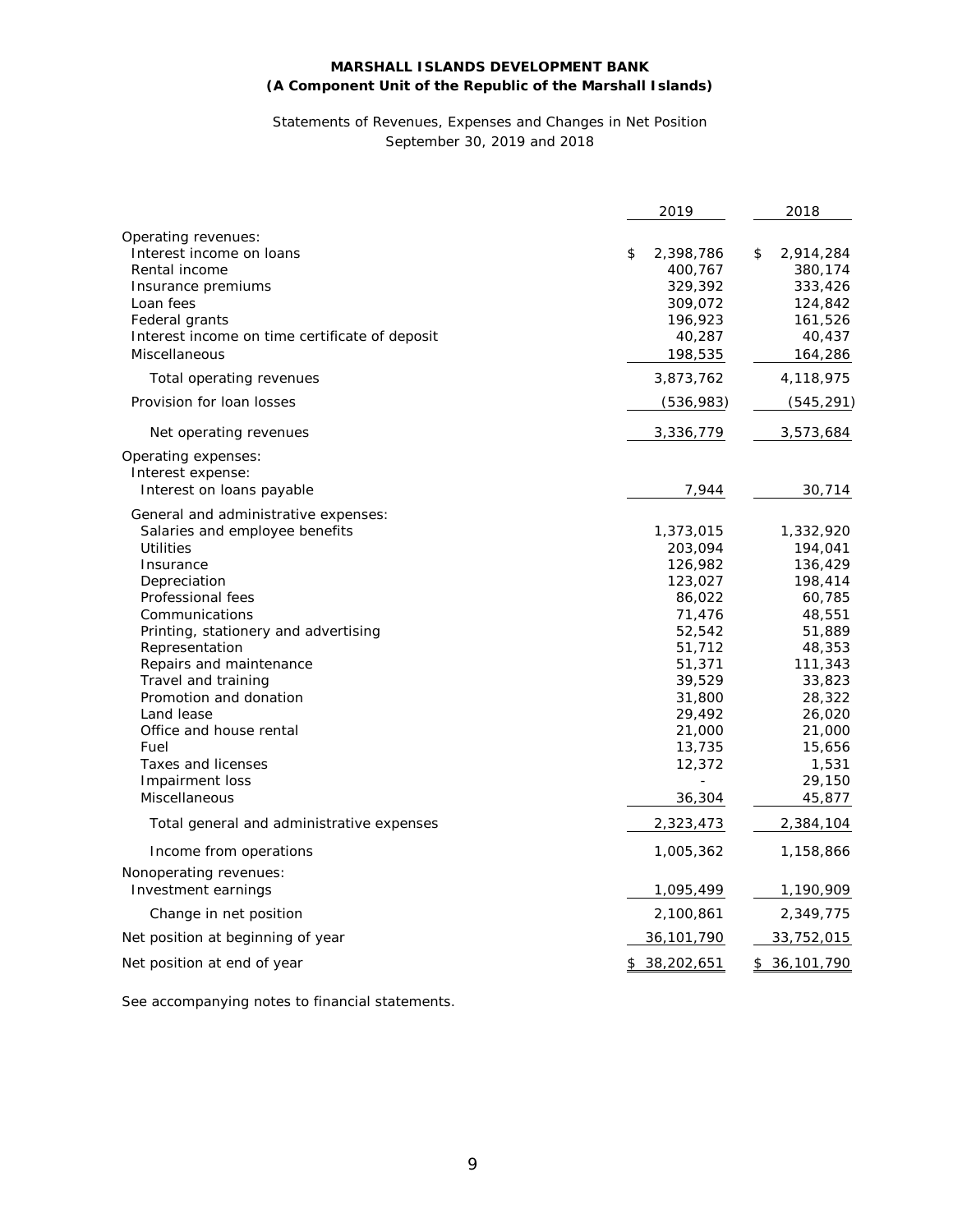#### **MARSHALL ISLANDS DEVELOPMENT BANK**

#### **(A Component Unit of the Republic of the Marshall Islands)**

#### Statements of Cash Flows

September 30, 2019 and 2018

|                                                                                                                                                                                                                                                                         | 2019                                                                            | 2018                                                                             |
|-------------------------------------------------------------------------------------------------------------------------------------------------------------------------------------------------------------------------------------------------------------------------|---------------------------------------------------------------------------------|----------------------------------------------------------------------------------|
| Cash flows from operating activities:<br>Cash received from customers<br>Cash payments to suppliers for goods and services<br>Cash payments to employees for services<br>Interest received on time certificate of deposit<br>Interest paid<br>Operating grants received | \$<br>3,687,429<br>(852, 747)<br>(1, 374, 627)<br>40,287<br>(7, 944)<br>196,923 | \$<br>4,099,992<br>(787, 896)<br>(1, 349, 998)<br>40,437<br>(30, 714)<br>161,526 |
| Net cash provided by operating activities                                                                                                                                                                                                                               | 1,689,321                                                                       | 2,133,347                                                                        |
| Cash flows from noncapital financing activities:<br>Contributions from RepMar<br>Net change in pledged deposits                                                                                                                                                         | (27, 197)                                                                       | 1,413,600<br>58,467                                                              |
| Net cash provided by (used for) noncapital financing activities                                                                                                                                                                                                         | (27, 197)                                                                       | 1,472,067                                                                        |
| Cash flows from capital and related financing activities:<br>Principal additions of long-term debt<br>Repayment of long-term debt<br>Additions to premises, equipment and foreclosed assets                                                                             | 1,000,000<br>(301, 955)<br>(52, 022)                                            | (301, 115)<br>(120, 043)                                                         |
| Net cash provided by (used for) capital and related financing activities                                                                                                                                                                                                | 646,023                                                                         | (421, 158)                                                                       |
| Cash flows from investing activities:<br>Loan originations and principal collections, net<br>Net change in restricted cash and time certificate of deposit<br>Dividends received                                                                                        | (4, 714, 591)<br>(277, 014)<br>216,170                                          | (2,724,529)<br>(353, 857)<br>197,820                                             |
| Net cash used for investing activities                                                                                                                                                                                                                                  | (4, 775, 435)                                                                   | (2,880,566)                                                                      |
| Net change in cash and cash equivalents                                                                                                                                                                                                                                 | (2,467,288)                                                                     | 303,690                                                                          |
| Cash and cash equivalents at beginning of year                                                                                                                                                                                                                          | 6,647,034                                                                       | 6,343,344                                                                        |
| Cash and cash equivalents at end of year                                                                                                                                                                                                                                | 4,179,746<br>\$                                                                 | 6,647,034<br>\$                                                                  |
| Cash flows from operating activities:<br>Income from operations<br>Adjustments to reconcile income from operations to net cash<br>provided by operating activities:                                                                                                     | \$<br>1,005,362                                                                 | \$<br>1,158,866                                                                  |
| Provision for loan losses<br>Impairment loss<br>Depreciation<br>(Increase) decrease in assets:                                                                                                                                                                          | 536,983<br>123,027                                                              | 545,291<br>29,150<br>198,414                                                     |
| Receivables:<br>Accrued interest<br>Other<br>Inventory<br>Increase (decrease) in liabilities:                                                                                                                                                                           | (3,204)<br>(47, 691)                                                            | (70, 203)<br>69,637<br>3,300                                                     |
| Accrued interest payable<br>Accrued expenses<br>Unearned premiums<br>Unearned fees                                                                                                                                                                                      | (26, 928)<br>25,914<br><u>75,858</u>                                            | (4, 245)<br>15,346<br>(10, 107)<br><u> 197,898</u>                               |
| Net cash provided by operating activities                                                                                                                                                                                                                               | 1,689,321<br>\$                                                                 | 2,133,347<br>\$                                                                  |
| Supplemental information of noncash financing activities:<br>Related party loan receivable offset:                                                                                                                                                                      |                                                                                 |                                                                                  |
| Loans receivable<br>RepMar deposit                                                                                                                                                                                                                                      | \$                                                                              | \$<br>120,301<br>(120, 301)                                                      |
|                                                                                                                                                                                                                                                                         | \$                                                                              | \$                                                                               |
| Unrealized gain on investment in shares of stock:<br>Investment in shares of stock<br>Investment earnings                                                                                                                                                               | \$<br>(879, 329)<br>879,329                                                     | (993, 089)<br>\$<br>993,089                                                      |
|                                                                                                                                                                                                                                                                         | \$<br>$\overline{\phantom{a}}$                                                  | \$<br>$\overline{\phantom{a}}$                                                   |

See accompanying notes to financial statements.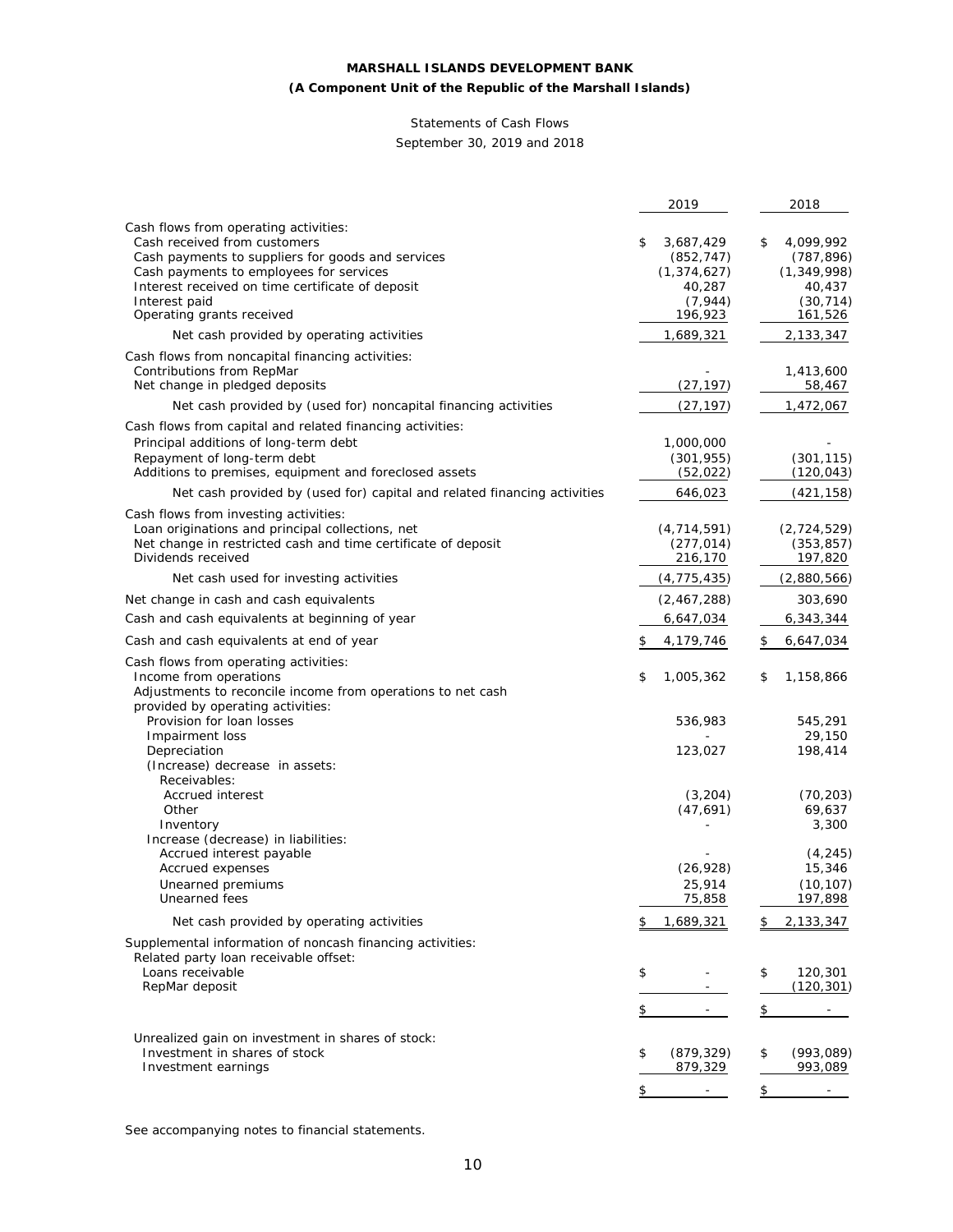Notes to Financial Statements September 30, 2019 and 2018

#### (1) Organization

The Marshall Islands Development Bank (MIDB), a component unit of the Republic of the Marshall Islands (RepMar), was incorporated under the laws of RepMar as a non-stock corporation pursuant to the Marshall Islands Development Bank Act of 1988 (Public Law 1988-1). MIDB was established to promote the development and expansion of the economy of the Marshall Islands in order to improve the standard of living of the people and is governed by a seven-member Board of Directors appointed by the Cabinet of RepMar. The primary activities of MIDB have been designed to strengthen the nation's economic base, increase employment and production, improve the standards of housing, promote exports, and reduce the country's dependence on imports and foreign aid through the approval of viable development loans. MIDB has received funds under Section 211 of the Compact of Free Association (the Compact), direct contributions from RepMar and funds from the U.S. Department of Agriculture (USDA) under the Rural Housing and Community Development Service Housing Preservation and Self-Help Housing Program Grants. MIDB also assumed the assets and liabilities of the former Marshall Islands Economic Development Loan Office, Inc.

MIDB's financial statements are incorporated into the financial statements of RepMar as a component unit.

#### (2) Summary of Significant Accounting Policies

MIDB follows the pronouncements of the Governmental Accounting Standards Board, which is the nationally accepted standard setting body for establishing accounting principles generally accepted in the United States of America (GAAP) for governmental entities.

GASB Statement No. 34, *Basic Financial Statements - and Management's Discussion and Analysis - for State and Local Governments*, as amended by GASB Statement No. 37, *Basic Financial Statements - and Management's Discussion and Analysis - for State and Local Governments: Omnibus*, GASB Statement No. 38, *Certain Financial Statement Note Disclosures*, and GASB Statement No. 61, *The Financial Reporting Entity: Omnibus - an amendment of GASB Statements No. 14 and 34*, establish financial reporting standards for governmental entities, which require that management's discussion and analysis of the financial activities be included with the basic financial statements and notes and modifies certain other financial statement disclosure requirements. In addition, GASB Statement No. 34 requires assets and liabilities of proprietary funds be presented in a classified format to distinguish between current and long-term assets and liabilities. MIDB is a governmentowned bank. Banks do not present a classified statement of net position because current assets are not matched with current liabilities. The statements of net position of MIDB present assets and liabilities in order of their relative liquidity, rather than in a classified format.

To conform to these requirements, equity is presented in the following net position categories:

- Net investment in capital assets capital assets, net of accumulated depreciation, plus construction or improvement of those assets.
- Restricted: Nonexpendable net position subject to externally imposed stipulations that requires MIDB to maintain such permanently. At September 30, 2019 and 2018, MIDB does not have nonexpendable net position. Expendable - net position whose use by MIDB is subject to externally imposed stipulations that can be fulfilled by actions of MIDB pursuant to those stipulations or that expire by the passage of time. As of September 30, 2019 and 2018, MIDB has expendable net position of \$627,585 and \$1,505,822, respectively.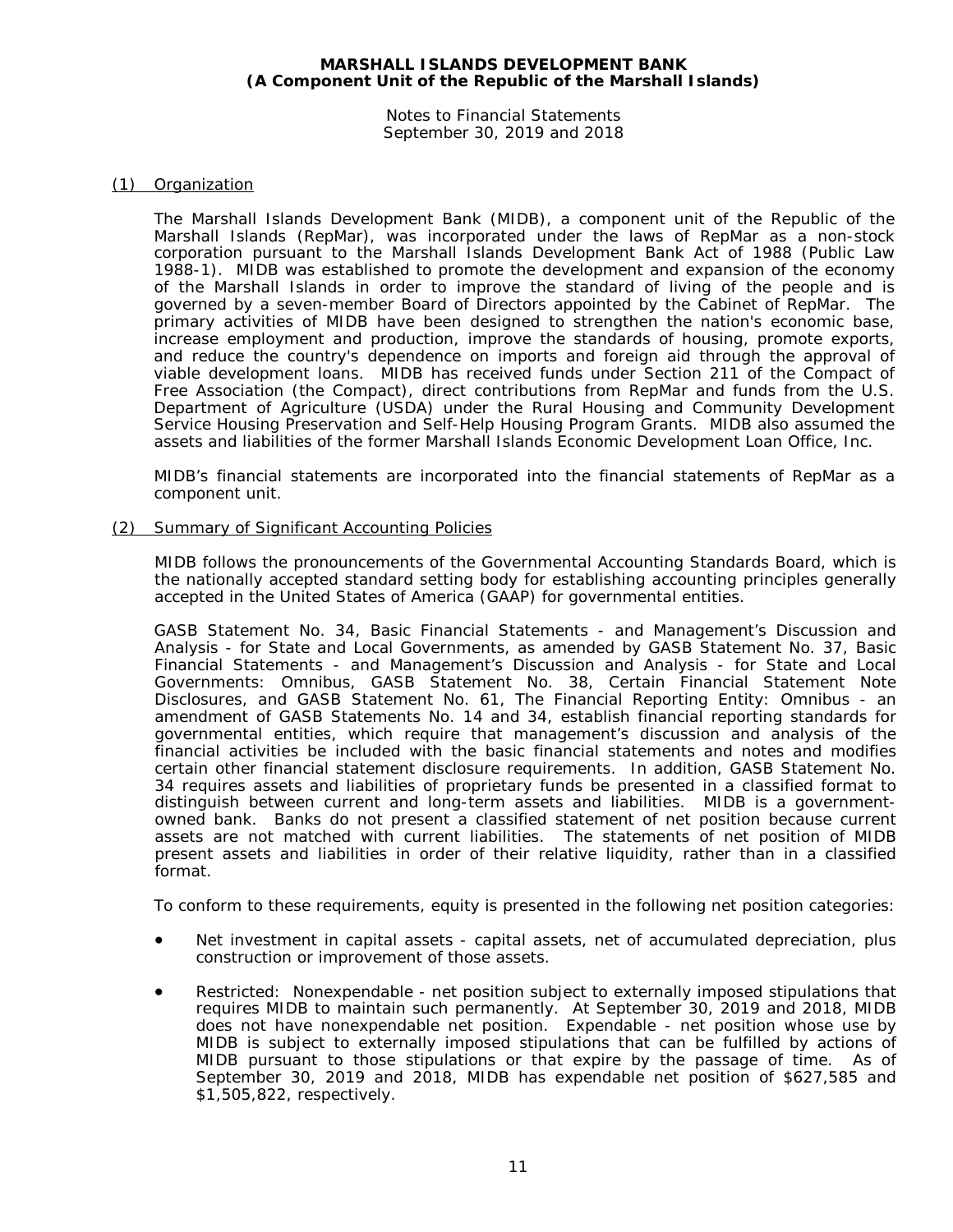Notes to Financial Statements September 30, 2019 and 2018

#### (2) Summary of Significant Accounting Policies, Continued

• Unrestricted - net position that is not subject to externally imposed stipulations. Unrestricted net position may be designated for specific purposes by action of management or the Board of Directors or may otherwise be limited by contractual agreements with outside parties.

#### Basis of Accounting

Proprietary funds are accounted for on a flow of economic resources measurement focus. With this measurement focus, all assets and deferred outflows of resources, and liabilities and deferred inflows of resources associated with the operation of the fund are included in the statements of net position. Proprietary fund operating statements present increases and decreases in net position. The accrual basis of accounting is utilized by proprietary funds. Under this method, revenues are recorded when earned and expenses are recorded at the time liabilities are incurred.

#### Classification of Revenues

MIDB has classified its revenues as either operating or nonoperating according to the following criteria:

- *Operating Revenues* Operating revenues include activities that have the characteristics of exchange transactions, such as (1) insurance premiums, loan fees and interest income on loans and Certificates of Deposit, (2) rental occupancy income associated with MIDB assets, and (3) USDA federal grant revenues.
- *Nonoperating Revenues* Nonoperating revenues include activities that have the characteristics of nonexchange transactions, such as gifts and contributions, and other revenue sources that are defined as nonoperating revenues by GASB Statement No. 9, *Reporting Cash Flows of Proprietary and Nonexpendable Trust Funds and Governmental Entities That Use Proprietary Fund Accounting*, and GASB Statement No. 34, such as RepMar appropriations and investment income.

#### Cash and Cash Equivalents and Time Certificates of Deposit

For purposes of the statements of net position and cash flows, cash and cash equivalents is defined as amounts in demand deposits as well as short-term investments maturing within three months of the date acquired. Deposits maintained in time certificates of deposit with original maturity dates greater than ninety days are separately classified.

Custodial credit risk is the risk that in the event of a bank failure, MIDB's deposits may not be returned to it. Such deposits are not covered by depository insurance and are either uncollateralized or collateralized with securities held by the pledging financial institution or held by the pledging financial institution but not in the depositor-government's name. MIDB does not have a deposit policy for custodial credit risk.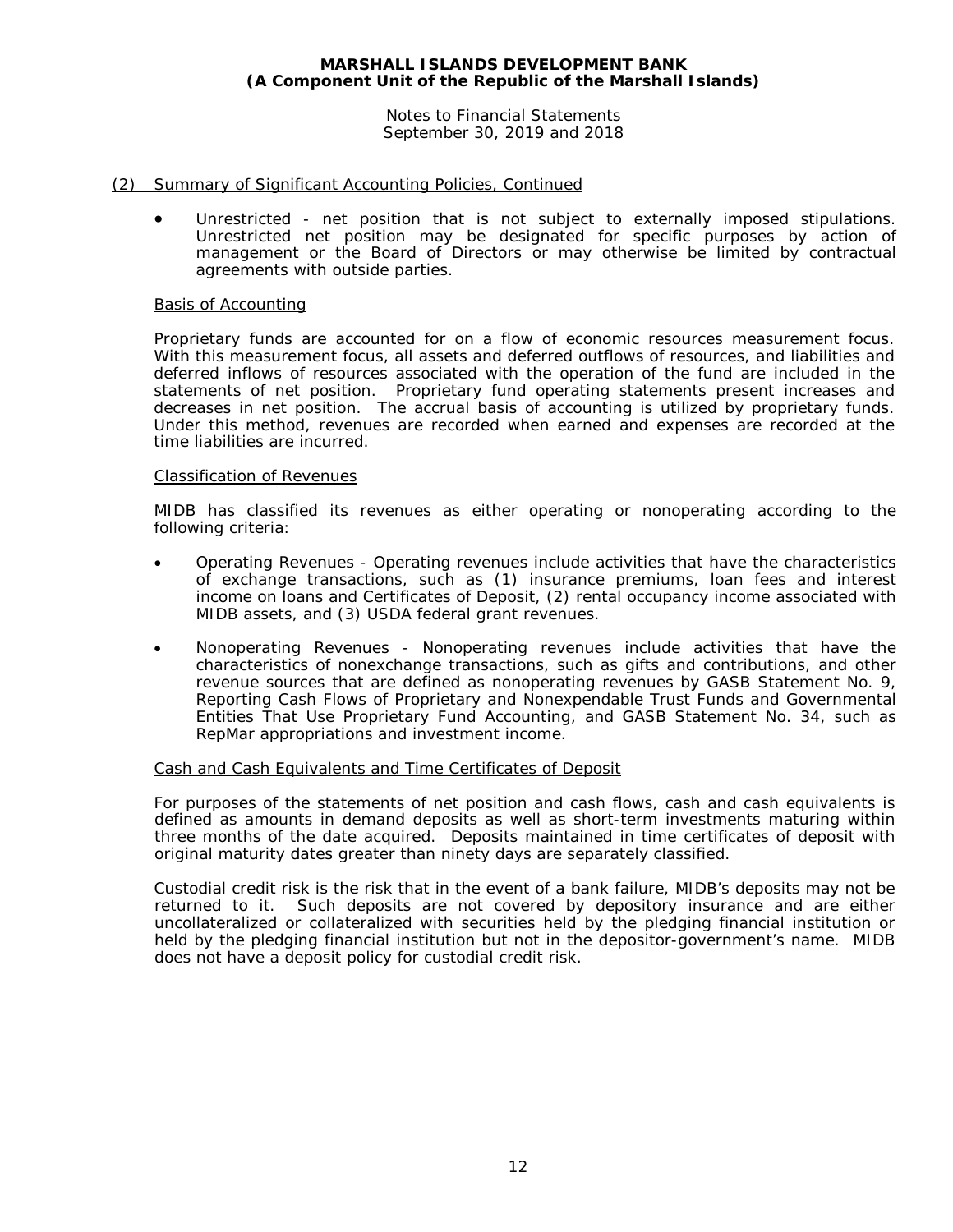Notes to Financial Statements September 30, 2019 and 2018

#### (2) Summary of Significant Accounting Policies, Continued

#### Cash and Cash Equivalents and Time Certificates of Deposit, Continued

As of September 30, 2019 and 2018, the carrying amounts of cash and cash equivalents and time certificates of deposit are \$5,962,582 and \$8,152,856, respectively, and the corresponding bank balances are \$6,125,725 and \$8,483,341, respectively. Of the bank balances, \$832,800 and \$830,266, respectively, are maintained in a financial institution subject to Federal Deposit Insurance Corporation (FDIC) insurance. The remaining amounts of \$5,292,925 and \$7,653,075, respectively, are maintained in a financial institution not subject to depository insurance. As of September 30, 2019 and 2018, bank deposits in the amount of \$250,000 were FDIC insured. MIDB does not require collateralization of its cash deposits; therefore, deposit levels in excess of FDIC insurance coverage are uncollateralized. Accordingly, these deposits are exposed to custodial credit risk.

#### Investments

Investments and related investment earnings are reported at fair value. Fair value is the price that would be received to sell an asset or paid to transfer a liability (i.e., the exit price) in an orderly transaction between market participants at the date as of which the fair value of an asset or liability is determined.

Equity investments in the common stock of Marshall Islands Holdings, Inc. and Marshall Islands Service Corporation (investees) are stated at the Net Asset Value (NAV). The NAV is used as a practical expedient to estimate fair value. The NAV is determined based on the total shareholders' equities reported by the respective investees.

#### Loans Receivable, Interest Receivable and Allowances for Losses

Loans and interest receivables are due from customers, both individuals and businesses, located within the Republic of the Marshall Islands and are stated at the unpaid principal balances adjusted for charge-offs less the allowances for losses, and unearned loan fees and insurance premiums. Interest on loans is calculated using the simple interest method on daily balances of the principal amount outstanding. Loans are not carried at fair value because they do not meet the definition of an investment under GASB Statement No. 72.

The allowances for loan losses and interest receivable losses are established through a provision for losses charged to expense. Loans and interest receivables are charged against the allowances for losses when management believes that collection is unlikely. The allowance is an amount that management believes will be adequate to absorb possible losses on existing loans and interest receivables that may be uncollectible, based on evaluations of the collectability and prior loan loss experience. The evaluations take into consideration such factors as changes in the nature and volume of the loan portfolio, overall portfolio quality, review of specific problem loans and current economic conditions that may affect the borrowers' ability to pay.

#### Other Receivables

Other receivables are due from government agencies, businesses and individuals located within the Republic of the Marshall Islands and are interest-free and uncollateralized. The allowance for uncollectible accounts is stated at an amount which management believes will be adequate to absorb possible losses on accounts receivable that may become uncollectible based on evaluations of the collectability of these accounts and prior collection experience. Management determines the adequacy of the allowance for uncollectible accounts based upon review of the aged accounts receivable. The allowance is established through a provision for bad debts charged to expense.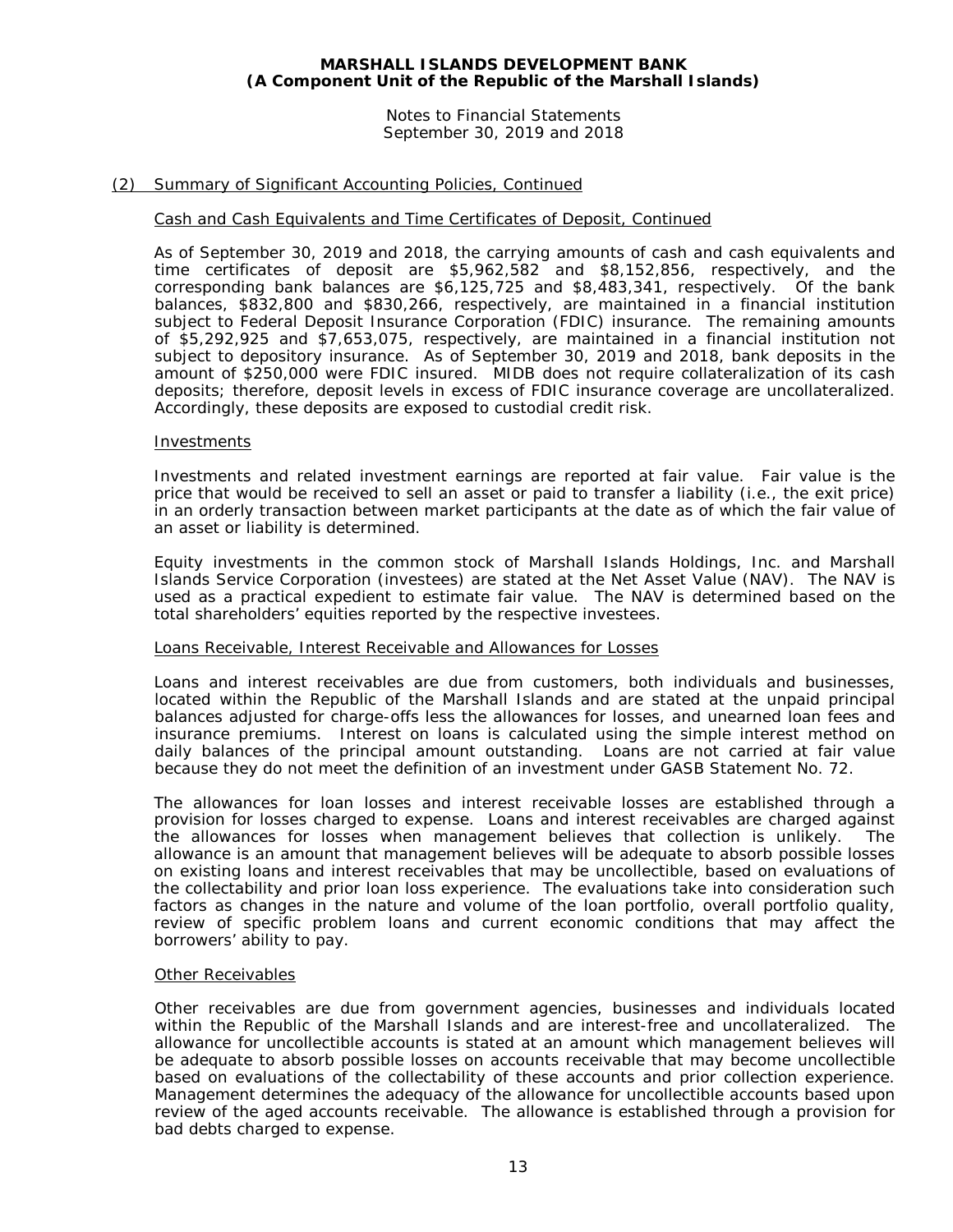Notes to Financial Statements September 30, 2019 and 2018

#### (2) Summary of Significant Accounting Policies, Continued

#### Premises and Equipment

Premises and equipment with a cost that equals or exceeds \$500 are capitalized. Such assets are carried at cost less accumulated depreciation. Depreciation is calculated using the straight-line method based on the estimated useful lives of the respective assets. The estimated useful lives of these assets are as follows:

| Building and houses | $5 - 15$ years |
|---------------------|----------------|
| Computer systems    | 5 years        |
| Motor vehicles      | 3 years        |
| Office furniture    | 5 years        |
| Office equipment    | 5 years        |

#### Foreclosed Assets

Assets acquired through, or in lien of, loan foreclosures are held for sale and are initially recorded at the lower of loan carrying amount or fair value at the date of foreclosure, establishing a new cost basis. Subsequent to foreclosure, valuations are periodically performed by management and the assets are carried at the lower of the carrying amount or fair value less cost to sell. Revenue and expenses from operations and changes in the valuation allowance are included in net expenses from foreclosed assets.

#### Deferred Outflows of Resources

In addition to assets, the statement of net position will sometimes report a separate section for deferred outflows of resources. This separate financial statement element represents a consumption of net position that applies to a future period and so will not be recognized as an outflow of resources (deduction of net position) until then. MIDB has no items that qualify for reporting in this category.

#### Deferred Inflows of Resources

In addition to liabilities, the statement of net position will sometimes report a separate section for deferred inflows of resources. This separate financial statement element represents an acquisition of net position that applies to a future period and so will not be recognized as an inflow of resources (additions to net position) until then. MIDB has no items that qualify for reporting in this category.

#### **Taxes**

Corporate profits are not subject to income tax in the Republic of the Marshall Islands. The Government of the Republic of the Marshall Islands imposes a gross revenue tax of 3% on revenues. MIDB is specifically exempt from gross revenue tax pursuant to Section 817 of Public Law 1988-1.

#### Recognition of Loan Premium and Loan Processing Revenues

Loan insurance premiums and loan processing fees are generally recognized as revenue on a pro rata basis up to a maximum of three-year term. The portion of premiums and loan processing fees that will be earned in the future is deferred and reported as unearned premiums and unearned loan processing fees.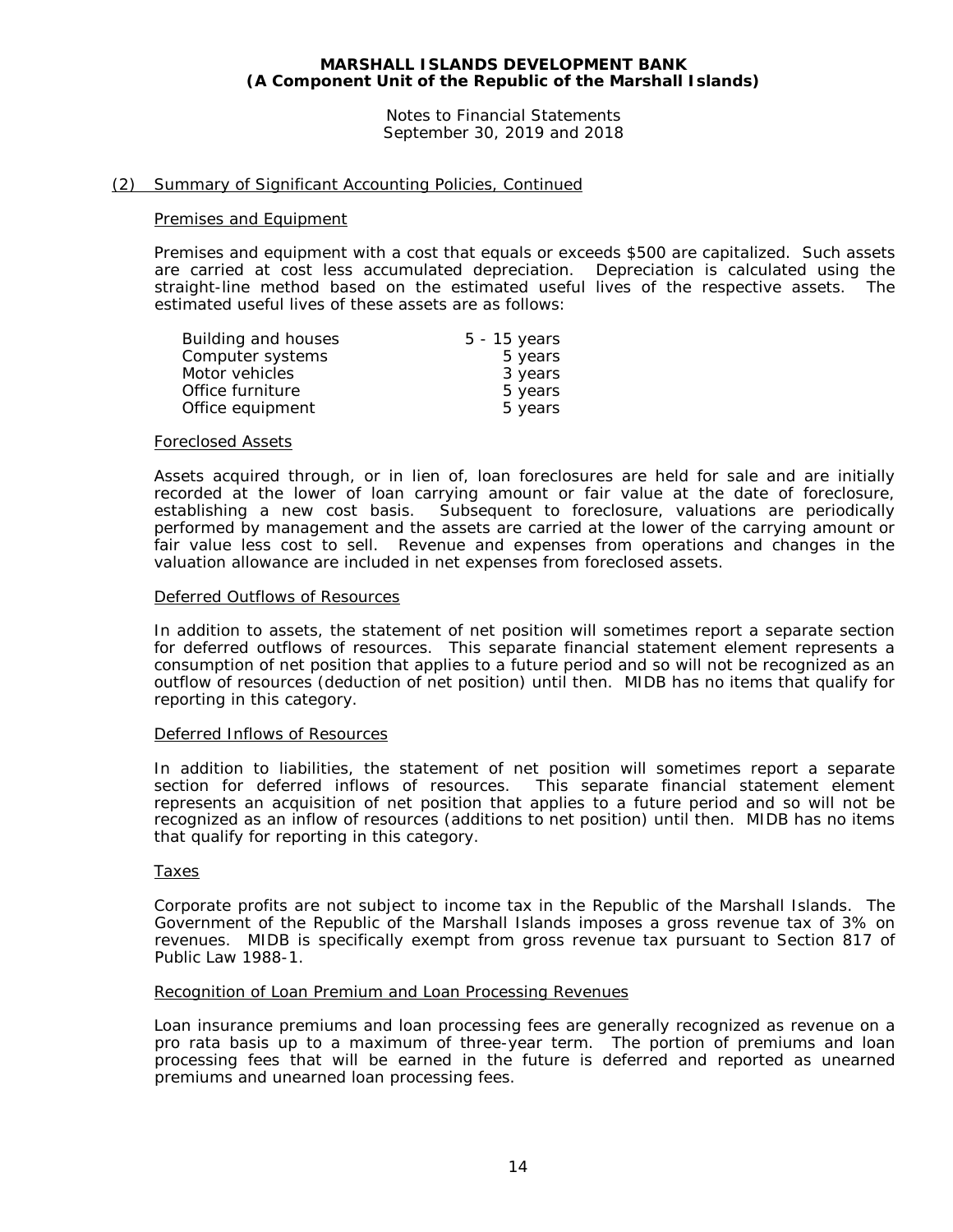Notes to Financial Statements September 30, 2019 and 2018

#### (2) Summary of Significant Accounting Policies, Continued

#### Reclassifications

Certain reclassifications have been made to the 2018 financial statements to conform to the 2019 presentation.

#### New Accounting Standards

During the year ended September 30, 2019, MIDB implemented the following pronouncements:

- GASB Statement No. 83, *Certain Asset Retirement Obligations*, which addresses accounting and financial reporting for certain asset retirement obligations (AROs) associated with the retirement of a tangible capital asset.
- GASB Statement No. 88, *Certain Disclosures Related to Debt, including Direct Borrowings and Direct Placements*, which improves the information that is disclosed in notes to government financial statements related to debt, including direct borrowings and direct placements.

The implementation of these statements did not have a material effect on the accompanying financial statements.

In January 2017, GASB issued Statement No. 84, *Fiduciary Activities*, which establishes criteria for identifying fiduciary activities of all state and local governments. The provisions in Statement No. 84 are effective for fiscal years beginning after December 15, 2018. Management does not believe that the implementation of this statement will have a material effect on the financial statements.

In June 2017, GASB issued Statement No. 87, *Leases*, which establishes a single model for lease accounting based on the foundational principle that leases are financings of the right to use an underlying asset. The provisions in Statement No. 87 are effective for fiscal years beginning after December 15, 2019. Management has yet to determine whether the implementation of this statement will have a material effect on the financial statements.

In June 2018, GASB issued Statement No. 89, *Accounting for Interest Cost Incurred before the End of a Construction Period*, which requires that interest cost incurred before the end of a construction period be recognized as an expense in the period in which the cost is incurred for financial statements prepared using the economic resources measurement focus. The provisions in Statement No. 89 are effective for fiscal years beginning after December 15, 2019. Management does not believe that the implementation of this statement will have a material effect on the financial statements.

In August 2018, GASB issued Statement No. 90, *Majority Equity Interests - an Amendment of GASB Statements No. 14 and No. 61,* which improves the consistency and comparability of reporting a government's majority equity interest in a legally separate organization and the relevance of financial statement information for certain component units. The provisions in Statement No. 90 are effective for fiscal years beginning after December 15, 2018. Management does not believe that the implementation of this statement will have a material effect on the financial statements.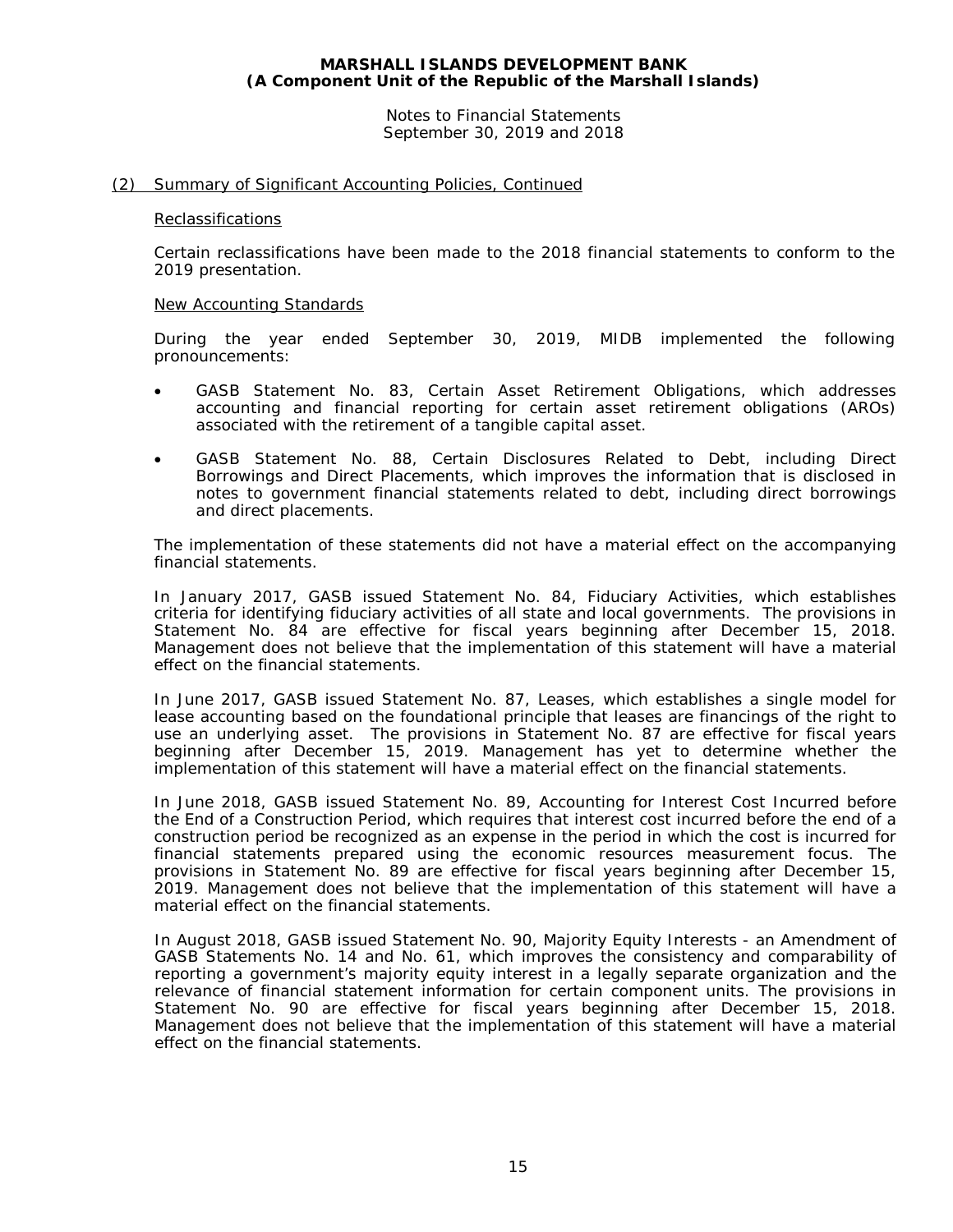Notes to Financial Statements September 30, 2019 and 2018

#### (2) Summary of Significant Accounting Policies, Continued

#### New Accounting Standards, Continued

In May 2019, GASB issued Statement No. 91, *Conduit Debt Obligations*, which clarifies the existing definition of a conduit debt obligation; establishing that a conduit debt obligation is not a liability of the issuer; establishing standards for accounting and financial reporting of additional commitments and voluntary commitments extended by issuers and arrangements associated with conduit debt obligations; and improving required note disclosures. The provisions in Statement No. 91 are effective for fiscal years beginning after December 15, 2020. Management does not believe that the implementation of this statement will have a material effect on the financial statements.

In May 2020, GASB issued Statement No. 95, *Postponement of the Effective Dates of Certain Authoritative Guidance*, which postpones the effective dates of GASB Statement No. 84, 89, 90 and 91 by one year and GASB Statement No. 87 by 18 months; however, earlier application of the provisions addressed in GASB Statement No. 95 is encouraged and is permitted to the extent specified in each pronouncement as originally issued. Management has yet to ascertain whether implementation of these statements will be postponed as provided in GASB Statement No. 95.

#### Estimates

The preparation of financial statements in accordance with GAAP requires management to make estimates and assumptions that affect the reported amounts of assets and deferred outflows of resources, liabilities and deferred inflows of resources, and disclosures of contingent assets and liabilities at the date of the financial statements and the reported amounts of revenues and expenses during the reporting period. Actual results could differ from those estimates. Material estimates that are particularly susceptible to significant change in the near term relate to the determination of the allowance for loan losses and valuation of foreclosed assets.

#### (3) Investments

A summary of MIDB's investments as of September 30, 2019 and 2018 that are valued using the Net Asset Value (NAV) per share is as follows:

|                                                                         | 2019                  | <u> 2018 </u>         |
|-------------------------------------------------------------------------|-----------------------|-----------------------|
| Marshall Islands Holdings, Inc.<br>Marshall Islands Service Corporation | \$9,020,064<br>48.930 | \$8.142.535<br>47,130 |
|                                                                         | \$9.068.994           | \$8,189,665           |

The investment in Marshall Islands Holdings, Inc. (MIHI) comprises of 16% of the outstanding shares as of September 30, 2019 and 2018. MIHI engages in all aspects of holding company activities in the Marshall Islands and is the sole shareholder of Bank of Marshall Islands (BOMI). In addition, the investment in Marshall Islands Service Corporation (MISC), an affiliate of BOMI, comprises of less than 1% of the outstanding shares as of September 30, 2019 and 2018. During the years ended September 30, 2019 and 2018, related dividend income was \$216,170 and \$197,820, respectively.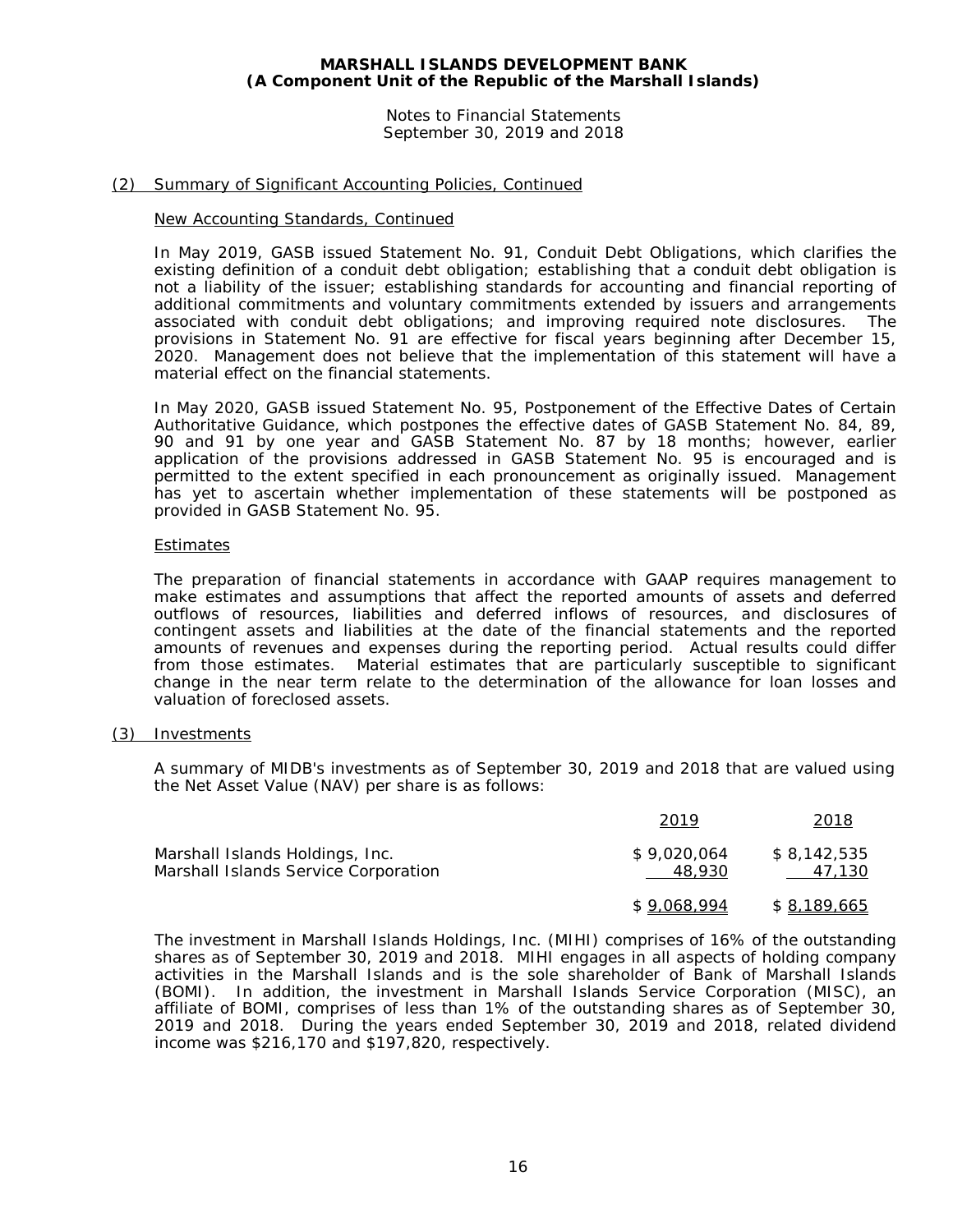Notes to Financial Statements September 30, 2019 and 2018

#### (4) Loans Receivable

Loans receivable as of September 30, 2019 and 2018 are summarized as follows:

|                               | 2019         | 2018         |
|-------------------------------|--------------|--------------|
| Loans receivable              | \$32.849.480 | \$26,823,177 |
| Less: unearned premiums       | (343, 391)   | (317, 477)   |
| unearned loan processing fees | (273, 756)   | (197, 898)   |
| allowance for loan losses     | (7,079,163)  | (5,989,947)  |
|                               | \$25,153,170 | \$20,317,855 |

An analysis of the change in the allowance for loan losses during the years ended September 30, 2019 and 2018 is as follows:

|                                                                                                                     | 2019                                         | 2018                                          |
|---------------------------------------------------------------------------------------------------------------------|----------------------------------------------|-----------------------------------------------|
| Beginning balance<br>Reinstated loans which were subsequently collected<br>Provision for loan losses<br>Charge-offs | \$5,989,947<br>555,073<br>536,983<br>(2,840) | \$4,709,817<br>738,978<br>545,291<br>(4, 139) |
| Ending balance                                                                                                      | \$ 7,079,163                                 | \$5,989,947                                   |

The loan portfolio is comprised of consumer, housing and business loans. The majority of the 2019 and 2018 loan portfolio is unsecured, while the remaining portion is secured by various forms of collateral. Additionally, these loans are normally cosigned by third parties. The basis for expected repayment of a majority of the consumer loans and housing loans is the continued employment of the borrower and allotment agreements between MIDB and the borrower's employer. All loans are at fixed rates ranging from 1% - 7% for business loans, 6% - 7% for housing loans, and 5% - 14% for consumer loans.

#### (5) Accrued Interest Receivable

Accrued interest receivable as of September 30, 2019 and 2018 is summarized as follows:

|                                                                           | 2019               | 2018                   |
|---------------------------------------------------------------------------|--------------------|------------------------|
| Republic of the Marshall Islands<br>Less: allowance for doubtful interest | 162.399<br>(4.766) | \$165,696<br>(11, 267) |
|                                                                           | \$ 157.633         | \$154.429              |

An analysis of the change in the allowance for interest receivable during the years ended September 30, 2019 and 2018 is as follows:

|                                              | 2019               | 2018               |
|----------------------------------------------|--------------------|--------------------|
| Beginning balance<br>Recovery<br>Charge-offs | 11,267<br>(6, 501) | 45,275<br>(34,008) |
| Ending balance                               | 4.766              | 11,267             |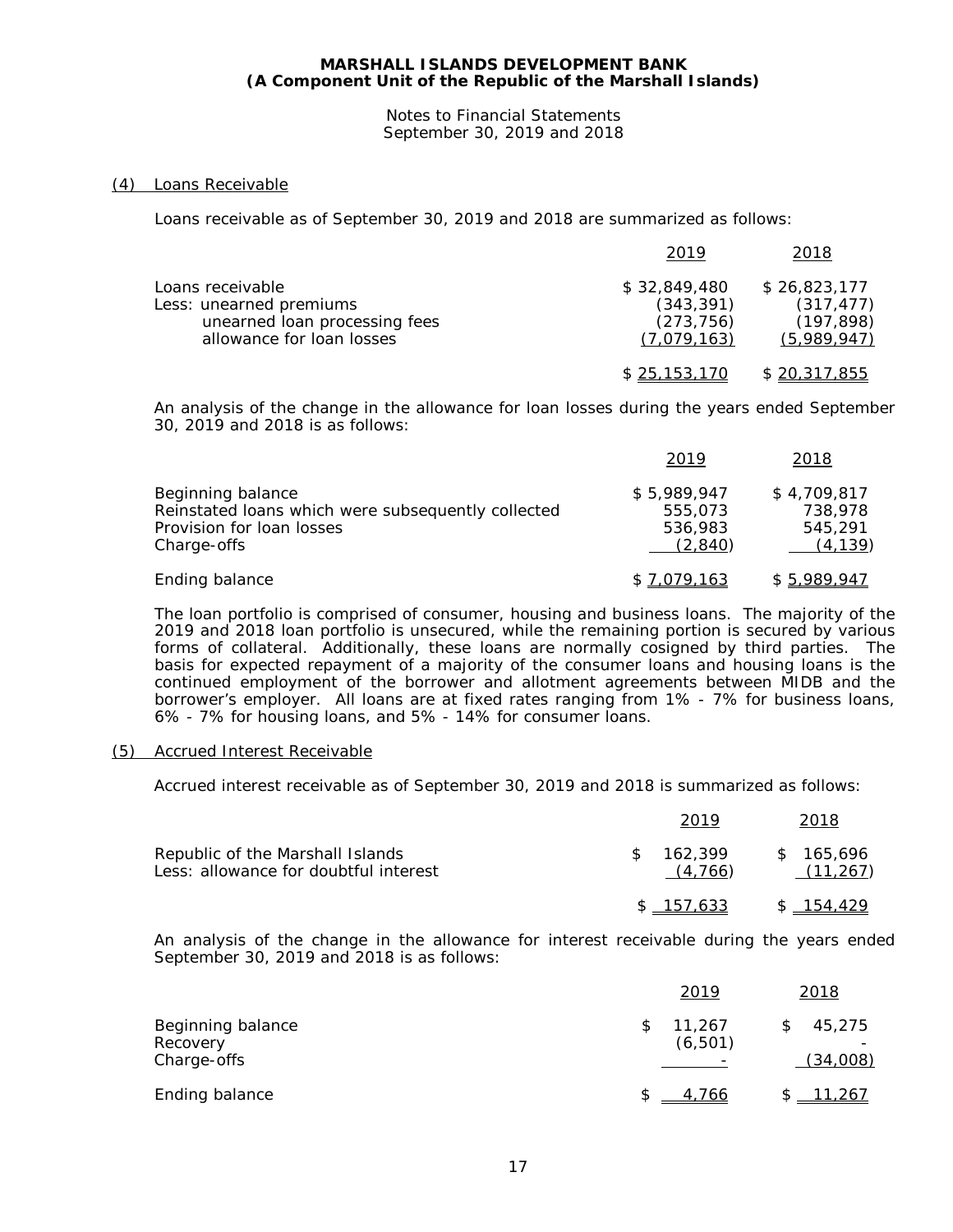Notes to Financial Statements September 30, 2019 and 2018

#### (6) Other Receivables

Other receivables as of September 30, 2019 and 2018, are as follows:

|                                      | 2019                    | 2018                    |
|--------------------------------------|-------------------------|-------------------------|
| Rental<br>Other                      | 421,510<br>\$<br>28,649 | 423,855<br>-S<br>30,168 |
| Allowance for uncollectible accounts | 450,159<br>(315, 280)   | 454,023<br>(366, 835)   |
| Deposits                             | \$ 134,879              | \$ 87,188               |

#### MIDB maintains a savings deposit as of September 30, 2019 and 2018 in the amount of \$627,585 and \$611,610, respectively, which is restricted to collateralize loans funded by Rural Housing Service (RHS). The Memorandum of Understanding signed with the RHS requires MIDB to create and maintain an escrow account with an initial deposit of \$500,000. If the account falls below \$500,000, MIDB shall deposit in the escrow account 5% of all RHS loans issued until such time that the account has reached \$500,000. MIDB also maintains a time certificate of deposit as of September 30, 2018 with an affiliated bank in the amount of \$894,212, which is restricted as collateral for a loan by Tobolar Copra Processing Authority.

#### (8) Premises and Equipment

Capital asset activity for the years ended September 30, 2019 and 2018 is as follows:

|                                                                                                                                    |                                                                                        |                                                                           | 2019                                          |                                                                                          |  |  |  |  |
|------------------------------------------------------------------------------------------------------------------------------------|----------------------------------------------------------------------------------------|---------------------------------------------------------------------------|-----------------------------------------------|------------------------------------------------------------------------------------------|--|--|--|--|
|                                                                                                                                    | October 1,<br>2018                                                                     | Additions                                                                 | Deletions/<br>Transfers                       | September 30,<br>2019                                                                    |  |  |  |  |
| Building and houses<br>Computer systems<br>Motor vehicles<br>Office furniture<br>Office equipment<br>Less accumulated depreciation | 2,761,063<br>\$<br>292,930<br>239.981<br>63.094<br>447,391<br>3,804,459<br>(3,392,996) | \$<br>18,390<br>1,528<br>21,595<br>1,985<br>8,524<br>52,022<br>(123, 027) | \$                                            | 2,779,453<br>\$<br>294,458<br>261,576<br>65,079<br>455,915<br>3,856,481<br>(3, 516, 023) |  |  |  |  |
| <b>Construction materials</b>                                                                                                      | 411,463<br>110,685<br>522,148<br>\$                                                    | (71,005)<br>\$(71.005)                                                    | (59, 479)<br>\$ (59, 479)                     | 340,458<br>51,206<br>391.664<br>\$                                                       |  |  |  |  |
|                                                                                                                                    | 2018                                                                                   |                                                                           |                                               |                                                                                          |  |  |  |  |
|                                                                                                                                    | October 1.<br>2017                                                                     | Additions                                                                 | Deletions/<br>Transfers                       | September 30,<br>2018                                                                    |  |  |  |  |
| Building and houses<br>Computer systems<br>Motor vehicles<br>Office furniture<br>Office equipment<br>Less accumulated depreciation | \$2,722,943<br>284,668<br>354,671<br>62.499<br>434,470<br>3,859,251<br>(3,324,669)     | \$<br>38,120<br>8,262<br>33,300<br>595<br>12,921<br>93,198<br>(198, 414)  | \$<br>(147, 990)<br>(147,990)<br>130,087      | 2,761,063<br>\$<br>292,930<br>239,981<br>63,094<br>447,391<br>3,804,459<br>(3,392,996)   |  |  |  |  |
| <b>Construction materials</b>                                                                                                      | 534,582<br>83,840<br>618,422<br>\$                                                     | (105, 216)<br>74,908<br>(30.308)<br>\$                                    | (17,903)<br>(48,063)<br><u>(65,966)</u><br>\$ | 411,463<br>110,685<br>522,148<br>\$                                                      |  |  |  |  |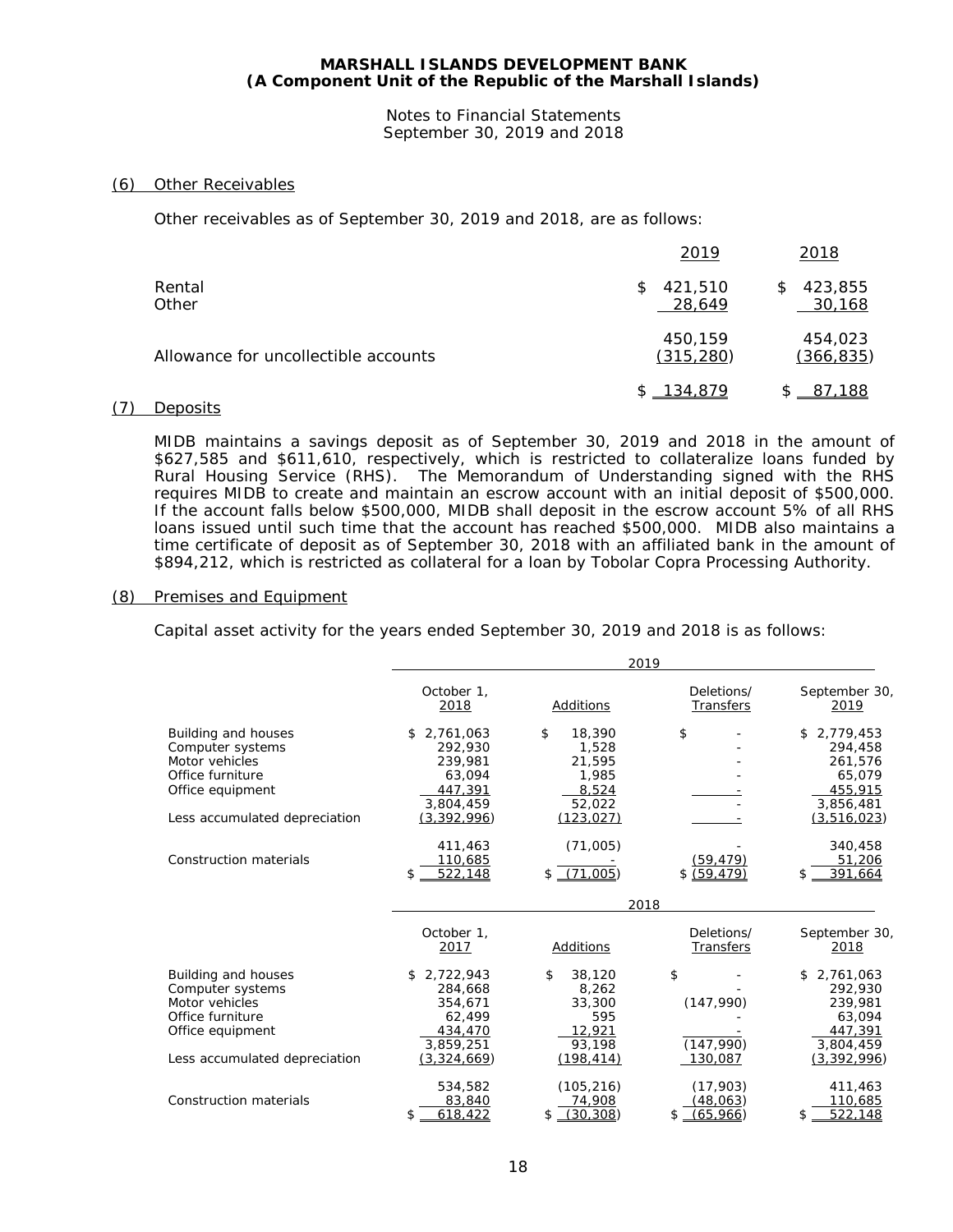Notes to Financial Statements September 30, 2019 and 2018

#### (9) Foreclosed Assets

Foreclosed assets are presented net of an allowance for losses. Foreclosed assets as of September 30, 2019 and 2018 are summarized as follows:

|                                           | 2019                   | 2018                     |  |  |
|-------------------------------------------|------------------------|--------------------------|--|--|
| Foreclosed assets<br>Allowance for losses | \$350,000<br>(350,000) | \$350,000<br>(350,000)   |  |  |
|                                           |                        | $\overline{\phantom{0}}$ |  |  |

#### (10) Investment in Property

In 2005, MIDB purchased property for \$139,000, with the ultimate intention of selling the property. The property is currently being leased to tenants. Depreciation is recognized by use of an estimated 10-year life and by the straight line method. As of September 30, 2019 and 2018, the property has been fully depreciated and is presented net of accumulated depreciation of \$139,000.

#### (11) Notes Payable

MIDB has a note payable to an affiliate bank in the amount of \$1,090,500, dated September 22, 2015, interest at 6.5% per annum, due in monthly installments of principal and interest of \$25,265 through November 30, 2019, collateralized by a time certificate of deposit and an assignment of loans receivable. This loan was a restructure of prior loans of \$2,000,000 and \$1,000,000. As of September 30, 2018, the balance outstanding was \$301,955. This note was paid in full during 2019.

On June 14, 2018, MIDB entered into a subsidiary loan agreement with RepMar relating to a loan dated November 8, 2016 between RepMar and the International Cooperation and Development Fund (ICDF). Total available subsidiary loan of \$4,000,000 was divided into four drawdowns of \$1,000,000 each. Loan drawdowns commenced in 2019 with repayment commencing in 2021 in bi-monthly installments with interest at 2% per annum. Loan repayment will be based on total drawdowns made up to 2021. As of September 30, 2019, total drawdowns related to this subsidiary loan were \$1,000,000.

Long-term debt changes during the years ended September 30, 2019 and 2018 are as follows:

|                       | Balance<br>October 1 | Additions   | Reductions      | Balance<br>September 30, | Due Within<br>One Year |
|-----------------------|----------------------|-------------|-----------------|--------------------------|------------------------|
| 2019:<br>Note payable | \$301.955            | \$1,000,000 | $$^{(301.955)}$ | \$1,000,000              |                        |
| 2018:<br>Note payable | \$603,070            |             | \$(301, 115)    | <u>301.955</u>           | 292.018                |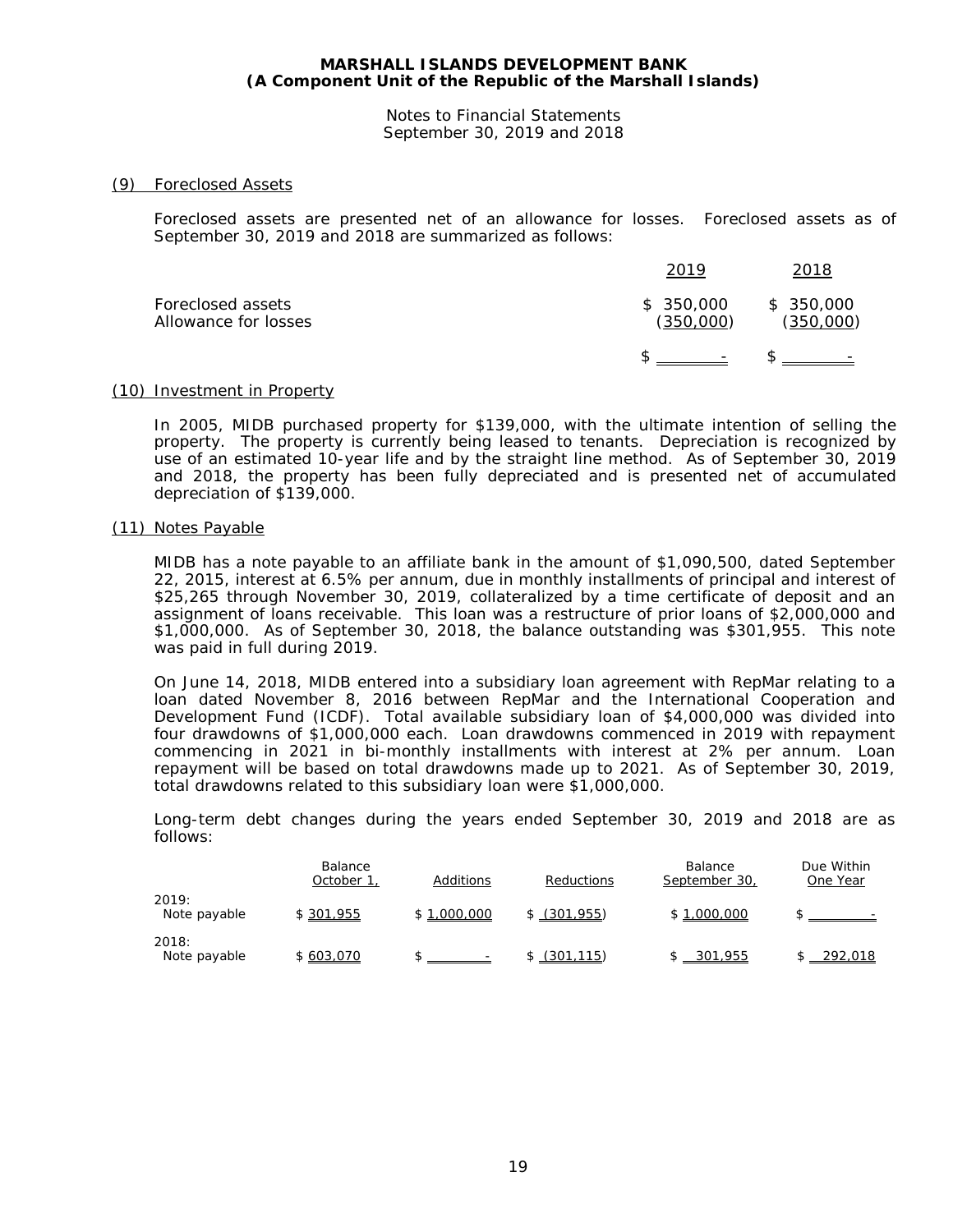Notes to Financial Statements September 30, 2019 and 2018

#### (12) Related Party Transactions

MIDB is a component unit of RepMar and is therefore affiliated with all RepMar-owned and affiliated entities, including Air Marshall Islands, Inc. (AMI) and Tobolar Copra Processing Authority (TCPA).

In 2013, MIDB entered into a loan with AMI whereby MIDB loaned AMI \$2,500,000 for the purpose of funding operations. In 2015, the Board approved the charge-off of this loan in the amount of \$2,376,134. Accordingly, pursuant to Cabinet Minute C.M. 064 (2015), MIDB commenced withdrawal of funds from the RepMar deposit as a partial settlement. This loan was considered paid in full in 2018. Total related payments through withdrawals during the year ended September 30, 2018 were \$125,501.

In 2016, MIDB guaranteed a \$1,430,000 loan of TCPA from an affiliate bank. Principal and interest payments of \$25,500 are due monthly through June 30, 2022. In the event that TCPA is unable to make a payment, MIDB will be required to make that payment. As of September 30, 2019 and 2018, TCPA has not defaulted on their MIDB guaranteed debt. The amount outstanding and payable by TCPA to the affiliate bank is \$768,366 and \$928,164 as of September 30, 2019 and 2018, respectively.

In 2018, MIDB entered into a \$700,000 short-term loan with TCPA collateralized by the agreement of funds allocated to TCPA under Cabinet Minute C.M. 168 (2018) and as guaranteed by RepMar. As at September 30, 2018, the outstanding balance is \$700,000. This loan was paid in full on November 2, 2018.

On April 26, 2019, MIDB entered into a two-year loan with TCPA whereby MIDB agreed to lend TCPA an amount up to \$6,000,000, guaranteed by RepMar under Cabinet Minute C.M. 087 (2019). As of September 30, 2019, total related drawdowns are \$3,904,330.

As of September 30, 2019 and 2018, MIDB has deposits with an affiliate bank of \$5,292,925 and \$7,653,075, respectively. The deposits accrue interest at rates of 0.25% to 2% per annum. Interest earned for the years ended September 30, 2019 and 2018 was \$40,287 and \$40,437, respectively.

As of September 30, 2019 and 2018, MIDB employees have outstanding loans of \$817,047 and \$965,462, respectively. In addition, the directors of MIDB have outstanding loans as of September 30, 2019 and 2018, of \$218,905 and \$316,019, respectively. All loans were made at normal commercial terms and conditions.

In 2017, the operations of MIDB were funded by an appropriation of \$2,827,200 from the RepMar Nitijela for the purpose of funding the Small and Medium-sized Enterprises Business and Housing Loan Program, of which \$642,398 and \$1,721,356 remains unexpended as of September 30, 2019 and 2018, respectively.

#### (13) Risk Management

MIDB is exposed to various risks of loss related to torts; theft of, damage to, and destruction of assets; errors and omissions; injuries to employees; and natural disasters. MIDB has elected to purchase insurance covering a 5-story commercial building in Delap Village and 10 residential units in Rairok Village against fire, lightning and typhoon. MIDB has also purchased commercial automobile insurance and fire, lightning and typhoon insurance covering office contents from independent third parties for the risks of losses to which it is exposed. Settled claims from these risks have not exceeded commercial insurance coverage for the past three years. MIDB management believes that the policies purchased are sufficient to cover any loss, if any, to which it is exposed.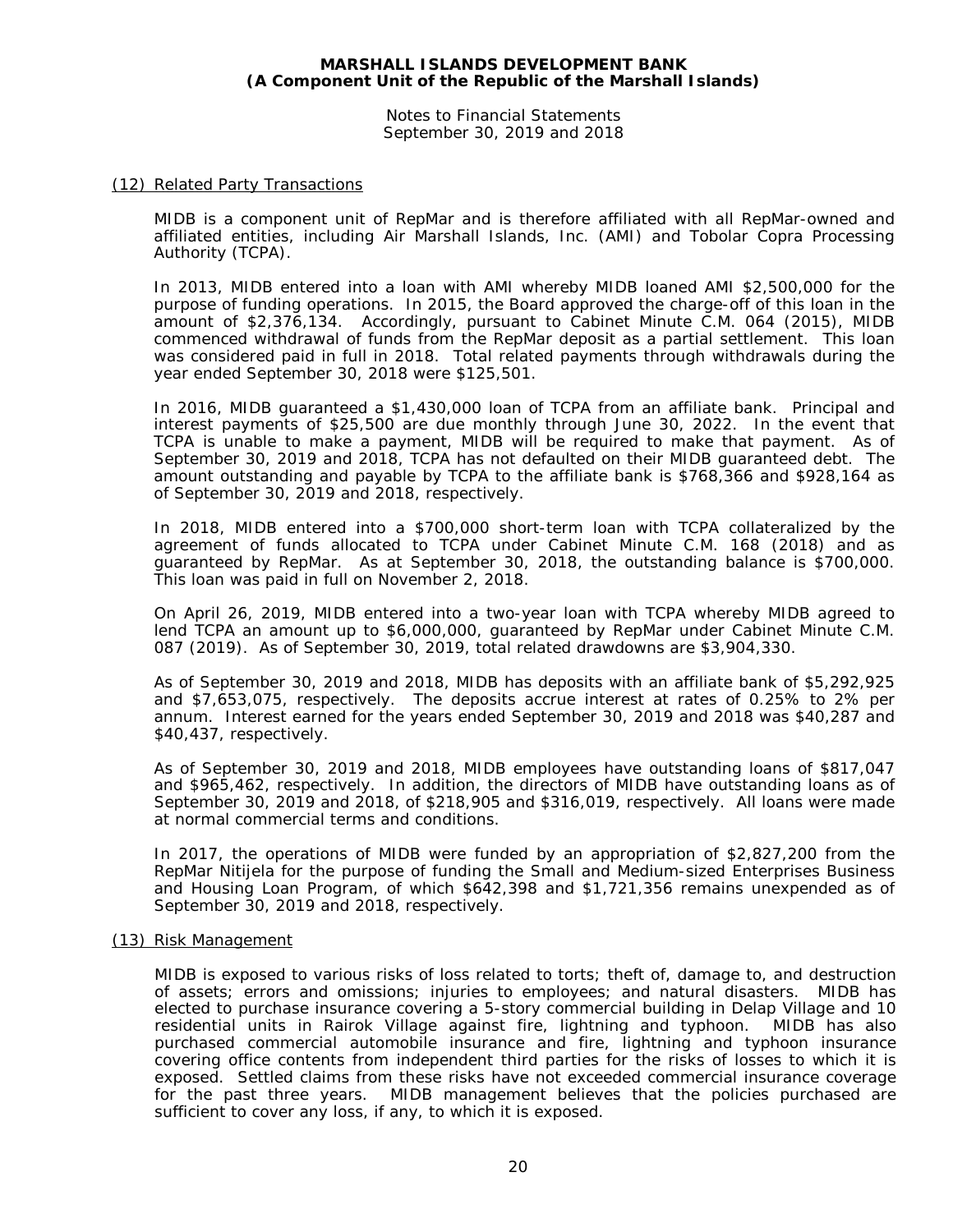Notes to Financial Statements September 30, 2019 and 2018

#### (14) Commitments

Certain loans recorded by USDA are subject to a MIDB guarantee, the balance of which \$11,570,121 and \$11,466,905 as of September 30, 2019 and 2018, respectively. During the years ended September 30, 2019 and 2018, MIDB made payments to USDA in the amount of \$0 and \$7,079, respectively for related delinquent loans.

In 2001, MIDB assumed payment obligations under a fifteen-year ground lease, expiring on January 14, 2003, with an option to renew for an additional five years. In 2005, MIDB entered into an amended lease agreement with the landowners. The term of the amended lease is twenty years, expiring on January 13, 2023. In 2003, MIDB assumed payment obligations under a thirty-year ground lease, expiring on December 31, 2028, with an option to renew for two additional terms of thirty years each. In addition, MIDB has entered into other lease agreements expiring over various years through September 30, 2063.

Future minimum lease payments under these leases are as follows:

| Year ending<br>September 30,                                                                                                                                   |                                                                                                                                        |
|----------------------------------------------------------------------------------------------------------------------------------------------------------------|----------------------------------------------------------------------------------------------------------------------------------------|
| 2020<br>2021<br>2022<br>2023<br>2024<br>2025 - 2029<br>2030 - 2034<br>2035 - 2039<br>2040 - 2044<br>2045 - 2049<br>2050 - 2054<br>$2055 - 2059$<br>2060 - 2063 | \$<br>34,060<br>34,060<br>34,060<br>31,227<br>42,353<br>147,863<br>105,750<br>78,000<br>65,125<br>48,000<br>48,000<br>48,000<br>17,275 |

\$ 733,773

MIDB has entered into several leases as lessor expiring over various years through December 31, 2029. Future minimum lease income for subsequent years ending September 30 is as follows:

| Years ending<br>September 30, |               |
|-------------------------------|---------------|
| 2020                          | \$<br>375,606 |
| 2021                          | 239,178       |
| 2022                          | 168,626       |
| 2023                          | 57,033        |
| 2024                          | 26,190        |
| 2025 - 2029                   | 137,498       |
|                               |               |
|                               | \$ 1.004.131  |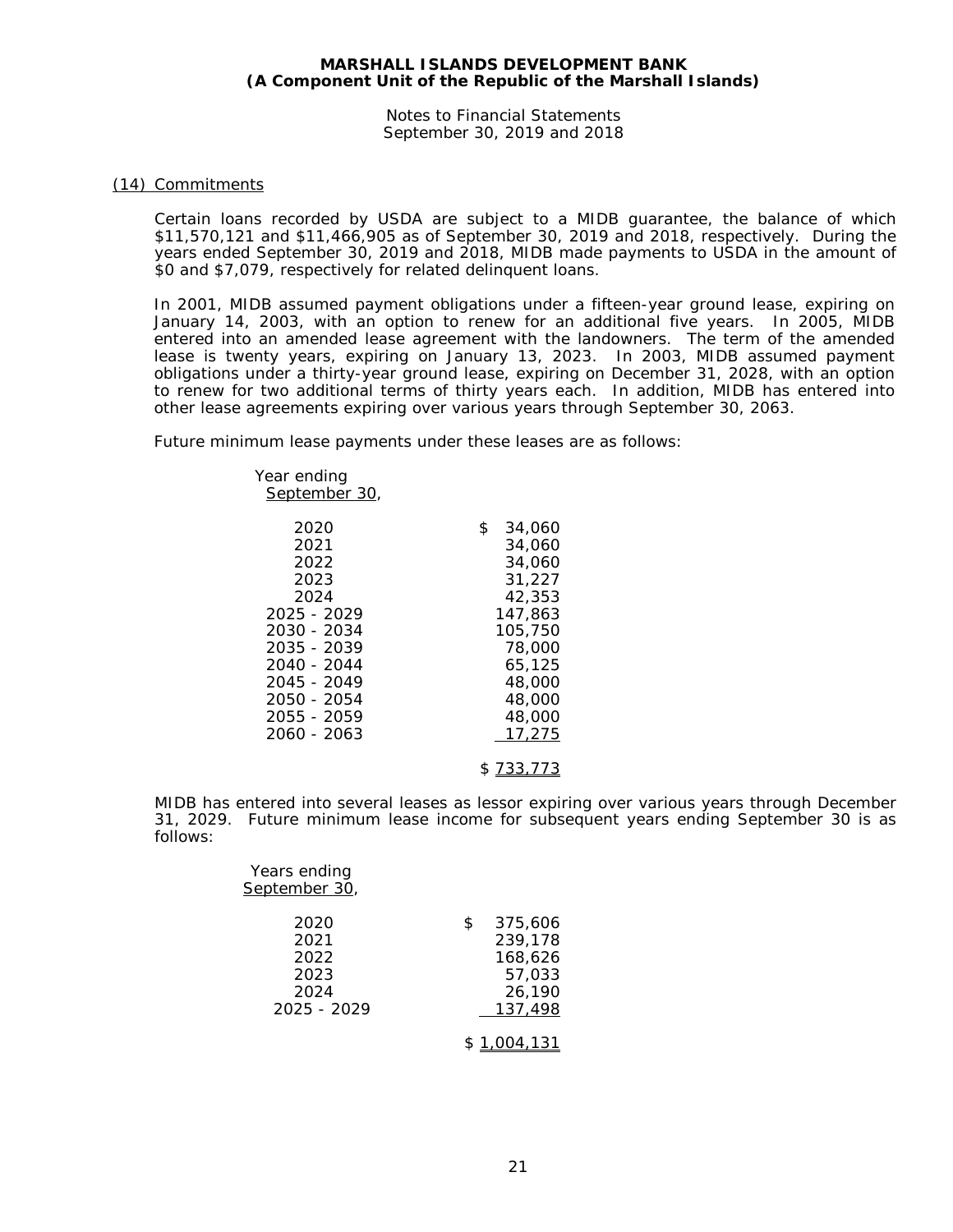Notes to Financial Statements September 30, 2019 and 2018

#### (15) Subsequent Event

On March 11, 2020, the World Health Organization declared the novel strain of coronavirus (COVID-19) a global pandemic and recommended containment and mitigation measures worldwide. As of June 16, 2020, there have been no confirmed cases of COVID-19 in the Marshall Islands. MIDB has determined that should the pandemic reach the Marshall Islands, it may negatively impact MIDB's business, results of operations, and financial position. While MIDB expects this matter to potentially have a negative impact on its business, results of operations, and financial position, the related financial impact cannot be reasonably estimated at this time.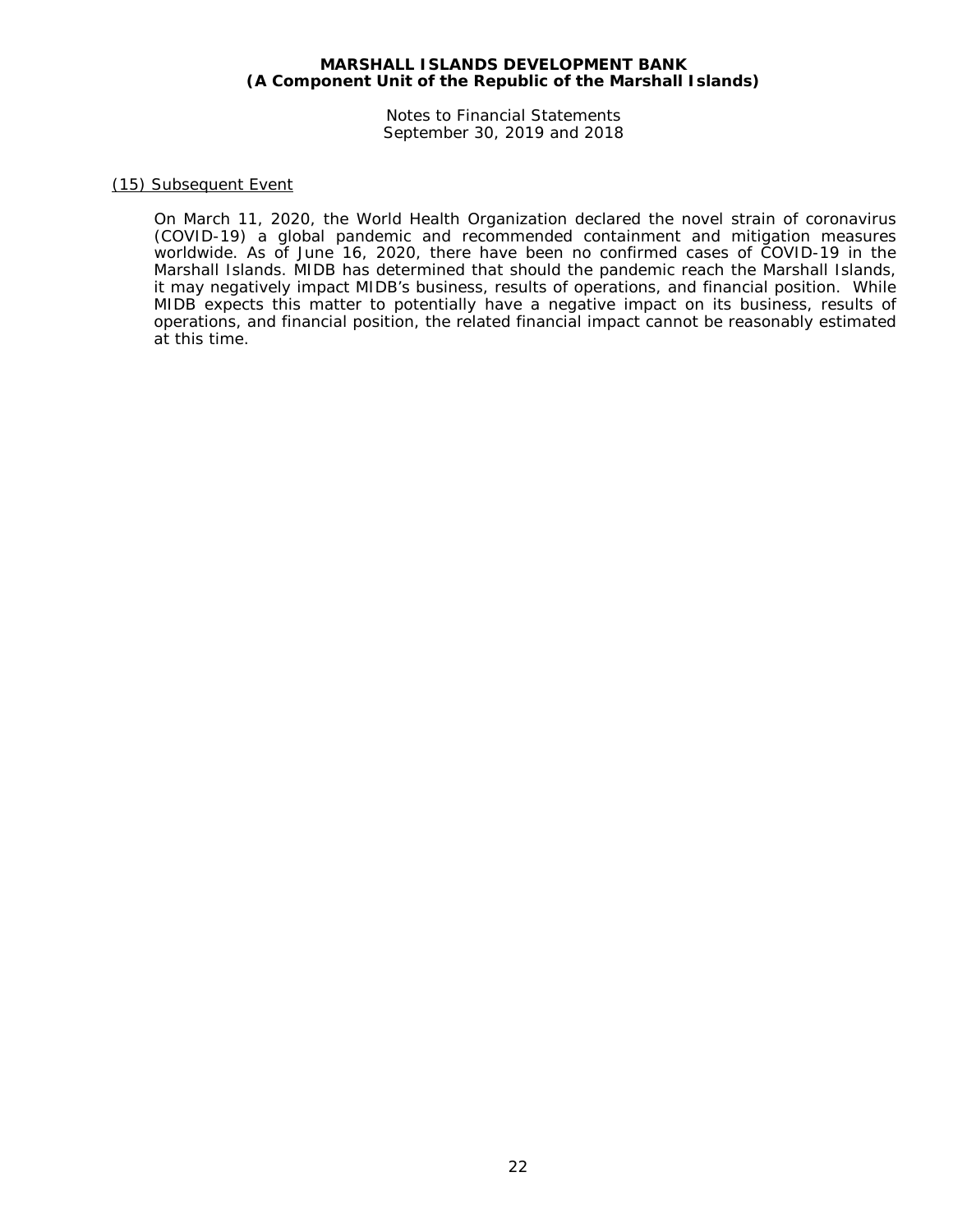#### Combining Statement of Net Position September 30, 2019

| <b>ASSETS</b>                         |    | Marshall<br>Islands<br>Development<br><b>Bank</b> |    | RMI Small-<br>Medium<br>Enterprise<br>Project |    | <b>USDA</b><br>Self-Help<br>Housing<br>Project | Total            |  |
|---------------------------------------|----|---------------------------------------------------|----|-----------------------------------------------|----|------------------------------------------------|------------------|--|
| Cash and cash equivalents             | \$ | 2,212,917                                         | \$ | 1,859,486                                     | \$ | 107,343                                        | \$<br>4,179,746  |  |
| Restricted cash                       |    | 627,585                                           |    |                                               |    |                                                | 627,585          |  |
| Time certificate of deposit           |    | 1,155,251                                         |    |                                               |    |                                                | 1,155,251        |  |
| Investments                           |    | 9,068,994                                         |    |                                               |    |                                                | 9,068,994        |  |
| Receivables, net:                     |    |                                                   |    |                                               |    |                                                |                  |  |
| Loans                                 |    | 23,771,571                                        |    | 1,381,599                                     |    |                                                | 25, 153, 170     |  |
| Accrued interest                      |    | 154,994                                           |    | 2,639                                         |    |                                                | 157,633          |  |
| Other                                 |    | 134,879                                           |    |                                               |    |                                                | 134,879          |  |
| Inventory, net                        |    | 18,150                                            |    |                                               |    |                                                | 18,150           |  |
| Capital assets:                       |    |                                                   |    |                                               |    |                                                |                  |  |
| Nondepreciable capital assets         |    | 51,206                                            |    |                                               |    |                                                | 51,206           |  |
| Depreciable capital assets, net       |    | 338,598                                           |    |                                               |    | 1,860                                          | 340,458          |  |
|                                       | \$ | 37,534,145                                        | \$ | 3,243,724                                     | \$ | 109,203                                        | \$<br>40,887,072 |  |
| <b>LIABILITIES AND NET POSITION</b>   |    |                                                   |    |                                               |    |                                                |                  |  |
| Liabilities:                          |    |                                                   |    |                                               |    |                                                |                  |  |
| Notes payable                         | \$ | 1,000,000                                         | \$ |                                               | \$ |                                                | \$<br>1,000,000  |  |
| Accounts payable and accrued expenses |    | 16,895                                            |    | 79,897                                        |    | 112,885                                        | 209,677          |  |
| Deposits pledged                      |    | 1,330,129                                         |    | 137,139                                       |    | 7,476                                          | 1,474,744        |  |
| <b>Total liabilities</b>              |    | 2,347,024                                         |    | 217,036                                       |    | 120,361                                        | 2,684,421        |  |
| Net position:                         |    |                                                   |    |                                               |    |                                                |                  |  |
| Net investment in capital assets      |    | 389,804                                           |    |                                               |    | 1,860                                          | 391,664          |  |
| Restricted                            |    | 627,585                                           |    |                                               |    |                                                | 627,585          |  |
| Unrestricted                          |    | 34, 169, 732                                      |    | 3,026,688                                     |    | (13, 018)                                      | 37, 183, 402     |  |
| Total net position                    |    | 35, 187, 121                                      |    | 3,026,688                                     |    | (11, 158)                                      | 38,202,651       |  |
|                                       | \$ | 37,534,145                                        | \$ | 3,243,724                                     | \$ | 109,203                                        | \$<br>40,887,072 |  |

See accompanying independent auditors' report.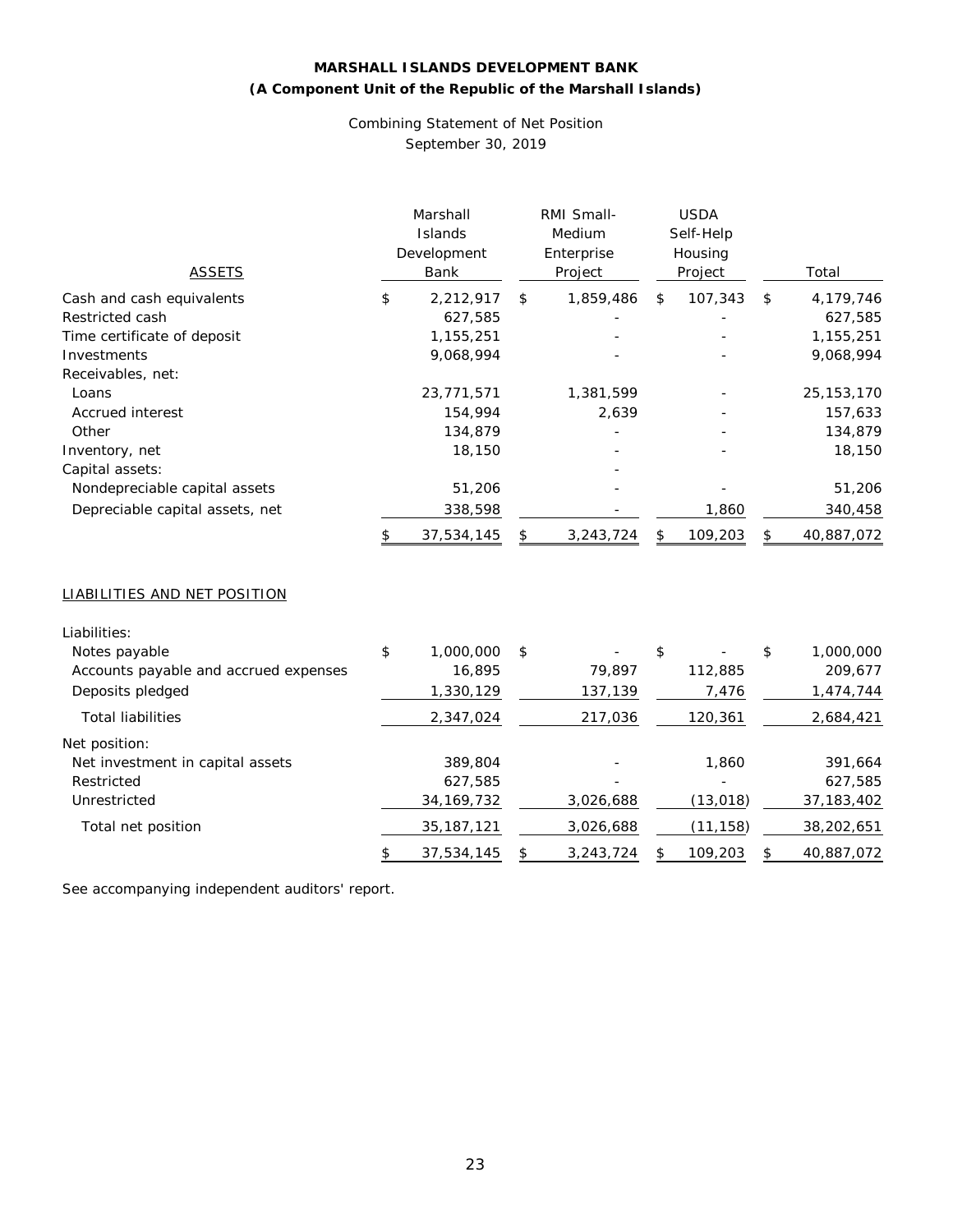#### Combining Statement of Revenues, Expenses and Changes in Net Position September 30, 2019

|                                                | Marshall<br>Islands<br>Development<br>Bank | RMI Small-<br>Medium<br>Enterprises<br>Project | <b>USDA</b><br>Self-Help<br>Housing<br>Project | Total           |
|------------------------------------------------|--------------------------------------------|------------------------------------------------|------------------------------------------------|-----------------|
| Operating revenues:                            |                                            |                                                |                                                |                 |
| Interest income on loans                       | \$<br>2,311,856                            | \$<br>86,930                                   | \$                                             | \$<br>2,398,786 |
| Rental income                                  | 400,767                                    |                                                |                                                | 400,767         |
| Insurance premiums                             | 329,392                                    |                                                |                                                | 329,392         |
| Loan fees                                      | 298,559                                    | 10,513                                         |                                                | 309,072         |
| Federal grants                                 |                                            |                                                | 196,923                                        | 196,923         |
| Interest income on time certificate of deposit | 40,190                                     |                                                | 97                                             | 40,287          |
| Miscellaneous                                  | 198,535                                    |                                                |                                                | 198,535         |
| Total operating revenues                       | 3,579,299                                  | 97,443                                         | 197,020                                        | 3,873,762       |
| (Provision for) recovery of loan losses        | (540, 957)                                 | 3,974                                          |                                                | (536, 983)      |
| Net operating revenues                         | 3,038,342                                  | 101,417                                        | 197,020                                        | 3,336,779       |
| Operating expenses:                            |                                            |                                                |                                                |                 |
| Interest expense:                              |                                            |                                                |                                                |                 |
| Interest on loans payable                      | 7,944                                      |                                                |                                                | 7,944           |
| General and administrative expenses:           |                                            |                                                |                                                |                 |
| Salaries and employee benefits                 | 1,215,423                                  |                                                | 157,592                                        | 1,373,015       |
| <b>Utilities</b>                               | 203,094                                    |                                                |                                                | 203,094         |
| Depreciation                                   | 121,511                                    |                                                | 1,516                                          | 123,027         |
| Insurance                                      | 115,150                                    |                                                | 11,832                                         | 126,982         |
| Professional fees                              | 86,022                                     |                                                |                                                | 86,022          |
| Communications                                 | 70,657                                     |                                                | 819                                            | 71,476          |
| Printing, stationery and advertising           | 49,420                                     |                                                | 3,122                                          | 52,542          |
| Representation                                 | 51,712                                     |                                                |                                                | 51,712          |
| Repairs and maintenance                        | 50,164                                     |                                                | 1,207                                          | 51,371          |
| Travel and training                            | 39,529                                     |                                                |                                                | 39,529          |
| Promotion and donation                         | 31,800                                     |                                                |                                                | 31,800          |
| Land lease                                     | 29,492                                     |                                                |                                                | 29,492          |
| Office and house rental                        | 21,000                                     |                                                |                                                | 21,000          |
| Fuel                                           | 8,270                                      |                                                | 5,465                                          | 13,735          |
| Taxes and licenses                             | 12,250                                     |                                                | 122                                            | 12,372          |
| Miscellaneous                                  | 35,934                                     | 18                                             | 352                                            | 36,304          |
| Total general and administrative expenses      | 2,141,428                                  | 18                                             | 182,027                                        | 2,323,473       |
| Income from operations                         | 888,970                                    | 101,399                                        | 14,993                                         | 1,005,362       |
| Nonoperating revenues:                         |                                            |                                                |                                                |                 |
| Investment earnings                            | 1,095,499                                  |                                                |                                                | 1,095,499       |
| Change in net position                         | 1,984,469                                  | 101,399                                        | 14,993                                         | 2,100,861       |
| Net position at beginning of year              | 33,202,652                                 | 2,925,289                                      | (26, 151)                                      | 36,101,790      |
| Net position at end of year                    | \$<br>35, 187, 121                         | \$<br>3,026,688                                | \$<br>$(11, 158)$ \$                           | 38,202,651      |

See accompanying independent auditors' report.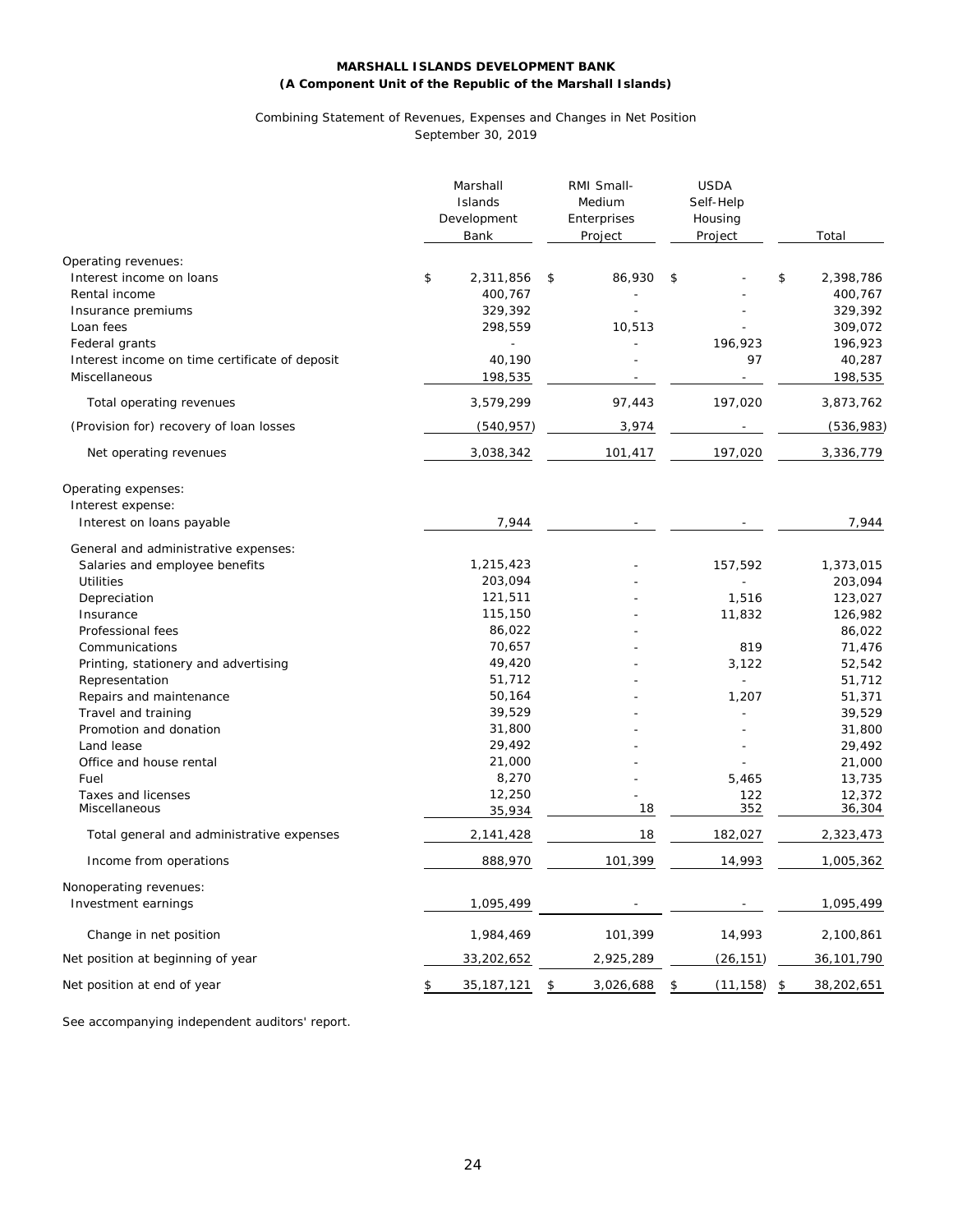# **Deloitte.**

Deloitte & Touche LLP 361 South Marine Corps Drive Tamuning, GU 96913-3973 USA

Tel: +1 (671) 646-3884 Fax: +1 (671) 649-4265

www.deloitte.com

#### **INDEPENDENT AUDITORS' REPORT ON INTERNAL CONTROL OVER FINANCIAL REPORTING AND ON COMPLIANCE AND OTHER MATTERS BASED ON AN AUDIT OF FINANCIAL STATEMENTS PERFORMED IN ACCORDANCE WITH**  *GOVERNMENT AUDITING STANDARDS*

The Board of Directors Marshall Islands Development Bank:

We have audited, in accordance with auditing standards generally accepted in the United States of America and the standards applicable to financial audits contained in *Government Auditing Standards* issued by the Comptroller General of the United States, the financial statements of the Marshall Islands Development Bank (MIDB), which comprise the statement of net position as of September 30, 2019, and the related statements of revenues, expenses and changes in net position and of cash flows for the year then ended and the related notes to the financial statements, and have issued our report thereon dated June 16, 2020.

#### **Internal Control Over Financial Reporting**

In planning and performing our audit of the financial statements, we considered MIDB's internal control over financial reporting (internal control) to determine the audit procedures that are appropriate in the circumstances for the purpose of expressing our opinion on the financial statements, but not for the purpose of expressing an opinion on the effectiveness of MIDB's internal control. Accordingly, we do not express an opinion on the effectiveness of MIDB's internal control.

A *deficiency in internal control* exists when the design or operation of a control does not allow management or employees, in the normal course of performing their assigned functions, to prevent, or detect and correct, misstatements on a timely basis. A *material weakness* is a deficiency, or a combination of deficiencies, in internal control, such that there is a reasonable possibility that a material misstatement of the entity's financial statements will not be prevented, or detected and corrected on a timely basis.

Our consideration of internal control was for the limited purpose described in the first paragraph of this section and was not designed to identify all deficiencies in internal control that might be material weaknesses or significant deficiencies and therefore, material weaknesses or significant deficiencies may exist that were not identified. We did identify certain deficiencies in internal control, described in the accompanying Schedule of Findings and Responses as item 2019-001 that we consider to be material weakness.

#### **Compliance and Other Matters**

As part of obtaining reasonable assurance about whether MIDB's financial statements are free from material misstatement, we performed tests of its compliance with certain provisions of laws, regulations, contracts, and grant agreements, noncompliance with which could have a direct and material effect on the determination of financial statement amounts. However, providing an opinion on compliance with those provisions was not an objective of our audit, and accordingly, we do not express such an opinion. The results of our tests disclosed no instances of noncompliance or other matters that are required to be reported under *Government Auditing Standards*.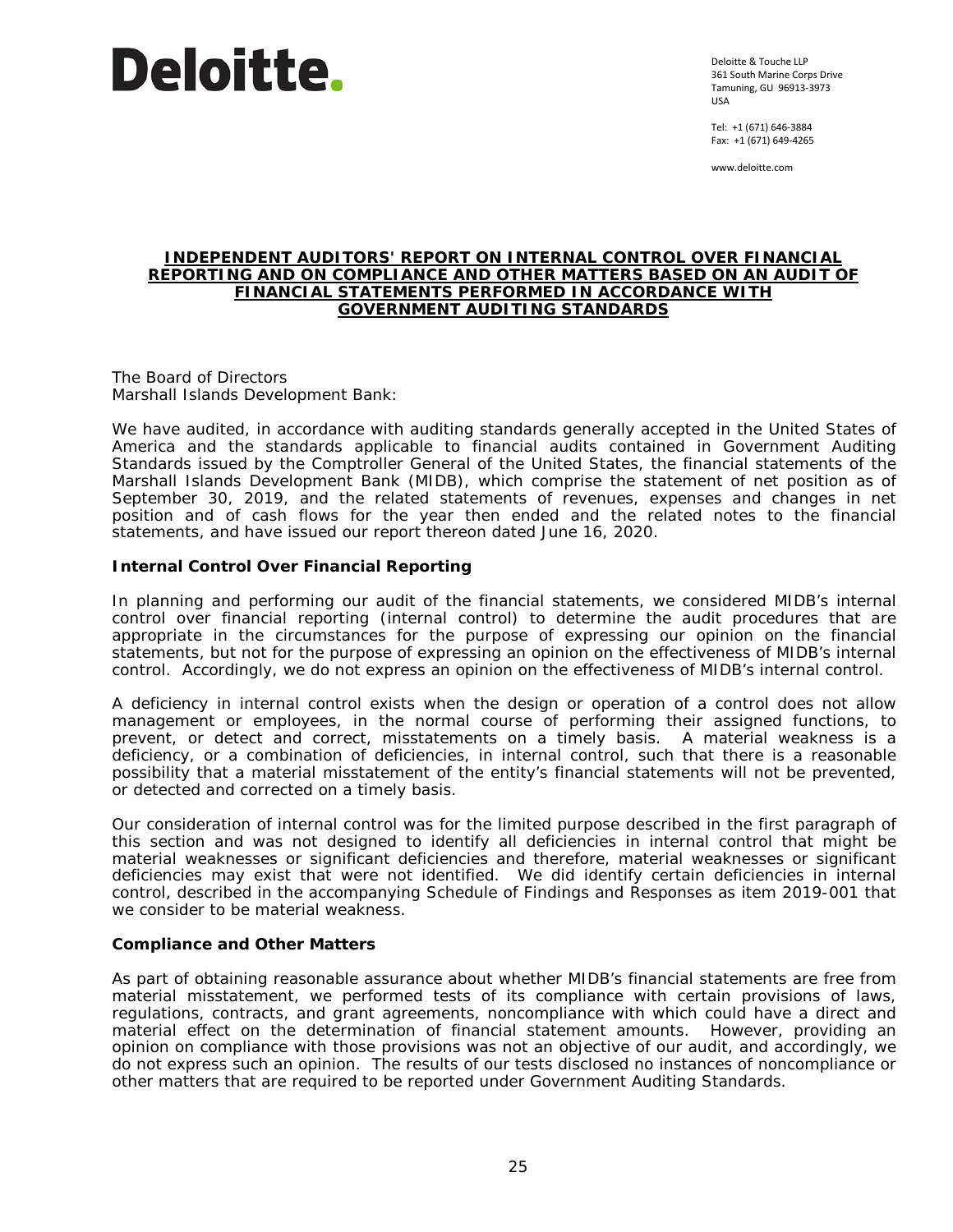## Deloitte.

#### **MIDB's Response to Findings**

MIDB's response to the findings identified in to our audit are described in the accompanying Schedule of Findings and Responses. MIDB's response was not subjected to the auditing procedures applied in the audit of the financial statements and, accordingly, we express no opinion on it.

#### **Purpose of this Report**

The purpose of this report is solely to describe the scope of our testing of internal control and compliance and the results of that testing, and not to provide an opinion on the effectiveness of the entity's internal control or on compliance. This report is an integral part of an audit performed in accordance with *Government Auditing Standards* in considering the entity's internal control and compliance. Accordingly, this communication is not suitable for any other purpose.

Harlel

June 16, 2020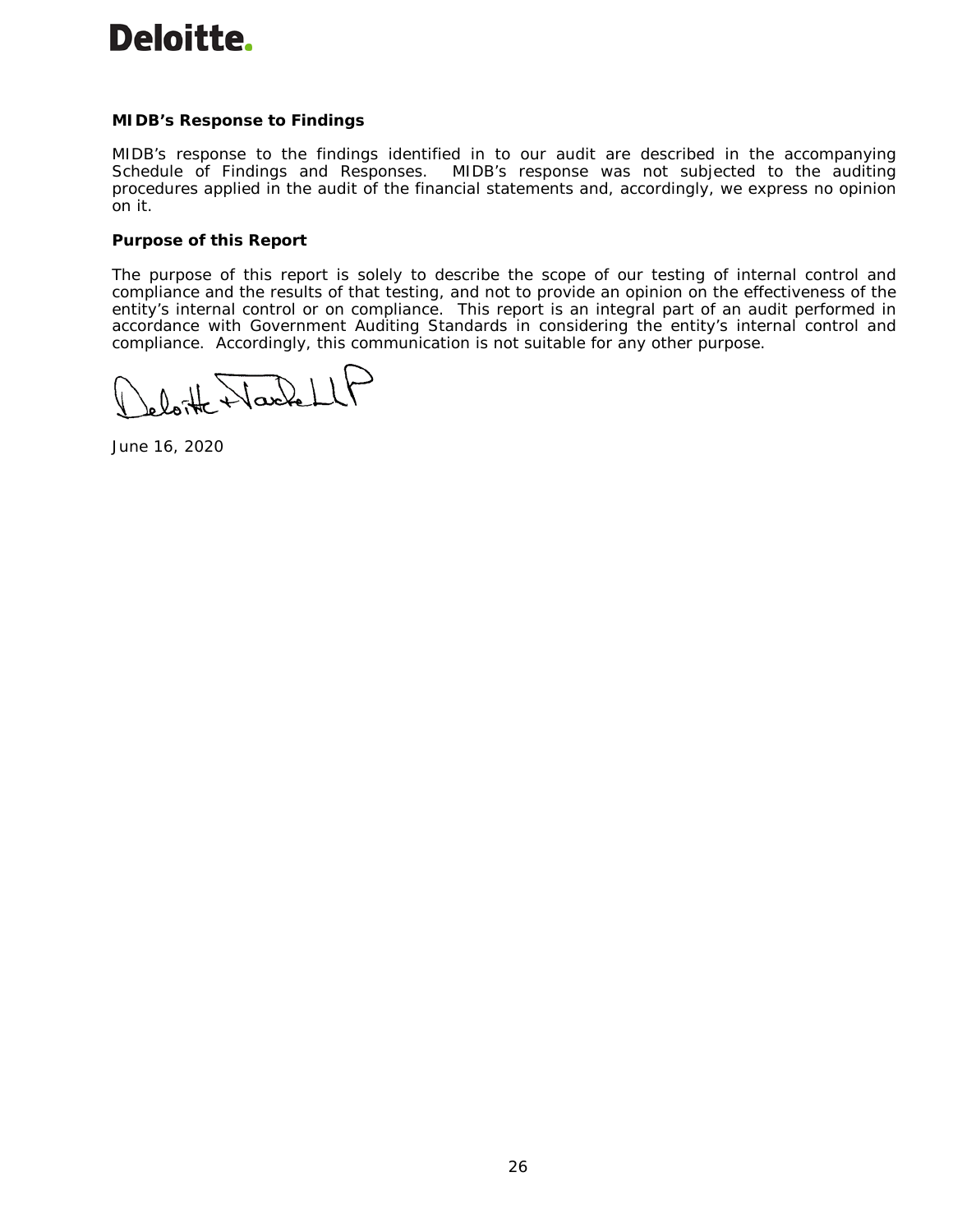Schedule of Findings and Responses Year Ended September 30, 2019

#### Finding No. 2019-001

#### Loans Receivable

Criteria: A comprehensive set of policies and procedures should be in place to govern the lending and credit administration processes, which should include, at a minimum, internal control procedures over processing loan approvals, loan boarding, completeness and accuracy of loan documentation, safeguarding pertinent loan documents and monitoring loan covenant requirements.

#### Conditions:

Tests of a representative sample of forty-four (44) loans revealed several matters in the design, implementation and adherence to internal controls in the lending and credit administration areas that we recommend be considered by management.

- a. One loan folder (Note no. xx864) was not provided.
- b. Seven loans tested (Note nos. xx748, xx548, xx328, xx654, xx639, xx242, xx192) contain information, such as loan amount, interest rate, maturity date, term of loan, borrower's name, no. of payments, and frequency, that is not consistent throughout the loan files, i.e. promissory note, security agreement, loan trial balance and loan transaction history.
- c. One loan tested (Note no. xx390) has two guarantee forms in file with a different borrower names.
- d. One loan tested (Note no. xx789) has a blank application form for the co-borrower and one loan tested (Note no. xx654) has no application form in file.
- e. Eight loans tested (Note nos. xx402, xx341, xx544, xx203, xx840, xx639, xx242, xx192) has either no guarantor identification card or no guarantor pay check stubs in file.
- f. One loan tested (Note no. xx654) has no guarantor.
- g. One loan tested (Note no. xx505) has no borrower check stubs in file and one loan tested (Note no. xx192) has no co-borrower verification of employment in file.
- h. One loan tested (Note no. xx789) has loan document checklist in file without a signature of the verifying officer.
- i. One loan tested (Note no. xx192) has no Mortgage of a Leasehold document in file.
- j. Two loans tested (Note nos. xx242 and xx192) have incomplete credit checks both for the borrower and co-borrower.
- k. Eight loans of 6840 loans (Note nos. xx803, xx021, xx986, xx253, xx158, xx689, xx138 and xx056) in the loan trial balance have a different no. of days past due compared to the auditor's recalculation. Furthermore, payment due date for purposes of recalculating no. of days past due of three loans tested (Note nos. xx639, xx402 and xx170) per audit differs from the payment due date per the loan system. Moreover, an updated amortization table of one loan tested (Note no. xx602) was not available.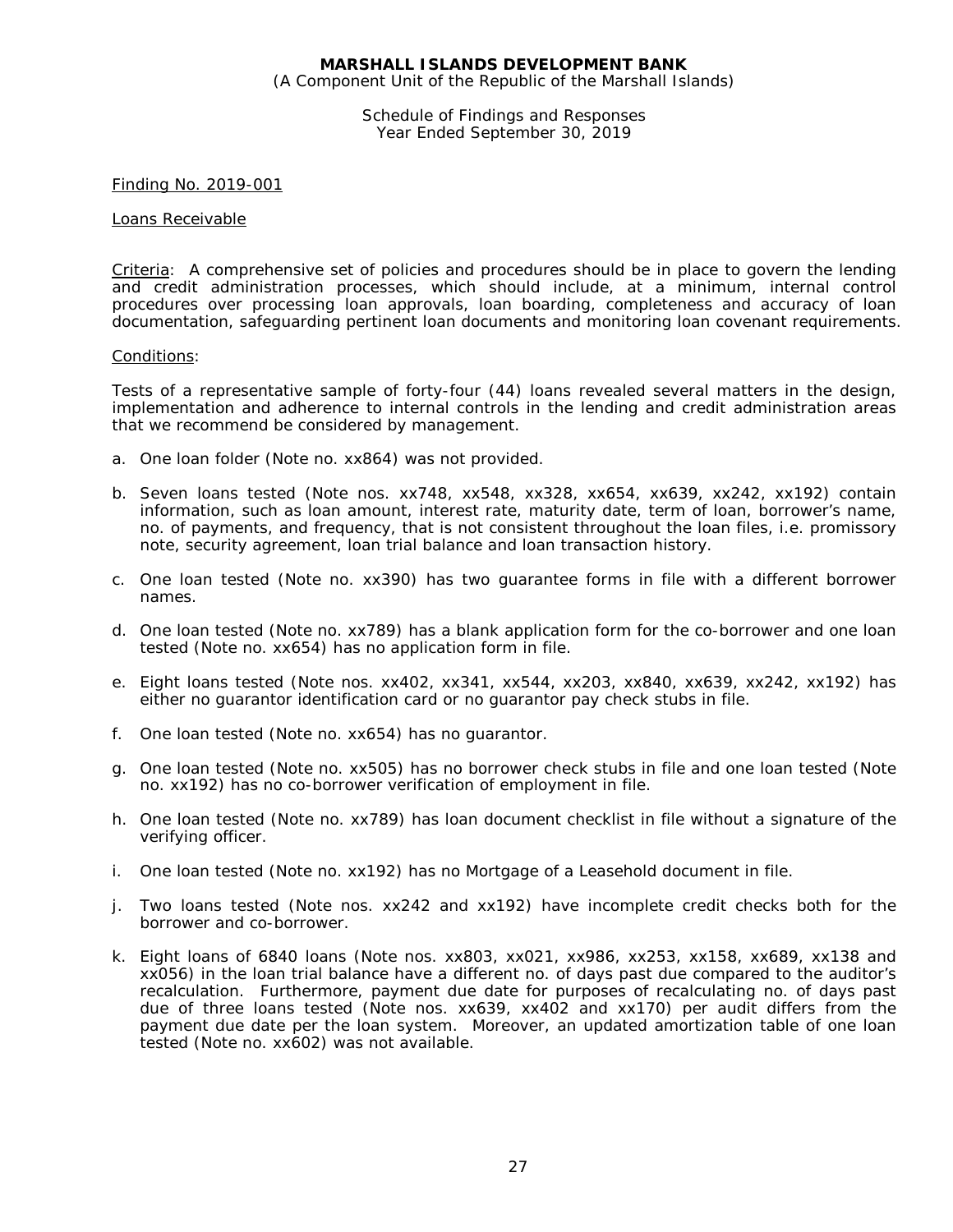### **MARSHALL ISLANDS DEVELOPMENT BANK**

(A Component Unit of the Republic of the Marshall Islands)

Schedule of Findings and Responses, Continued Year Ended September 30, 2019

#### Finding No. 2019-001, Continued

#### Loans Receivable, Continued

Cause: The cause of the above condition appears to be potential noncompliance with the criteria.

Effect: The effect of the above is the potential occurrence of errors in the loan portfolio. This condition also gives rise to potential losses due to insufficient safeguarding of legal documents.

Recommendation: MIDB should perform a comprehensive review of its policies and procedures and strengthen controls and monitoring of those controls.

Prior Year Status: Similar issues concerning loan documentation have been reported as a finding in the audits of MIDB for fiscal years 2007 through 2018.

Auditee Response and Corrective Action Plan:

- a. Loan officer who processes the loan will try to locate the folder. Scanning of all loan folders on a daily basis has already been implemented to avoid repeated misplacement errors.
- b. All seven loans have been corrected. Loans information, such as loan amount, interest rate, maturity date, term of loan, borrower's name, no. of payments, and frequency are consistent throughout the loans files.
- c. The error has been corrected and was properly filed.
- d. Co-borrower's application form has been provided.
- e. All guarantors' ID have been provided to each loan files. Currently, the Bank is scanning all IDs into each holder's account to minimize this repeated issue.
- f. The loan was secured by its collateral, therefore no guarantor was needed.
- g. Both borrowers' verification of employments and check-stubs have been provided to respective files.
- h. Loan document checklist has been met and completed.
- i. The Mortgage of a Leasehold has been provided and is available in file.
- j. Management will ensure that borrowers and co-borrowers' credit checks are met and complete, accordingly to loan checklist.
- k. The error has been corrected in the system already and the bank will ensure that such is not repeated in the future.